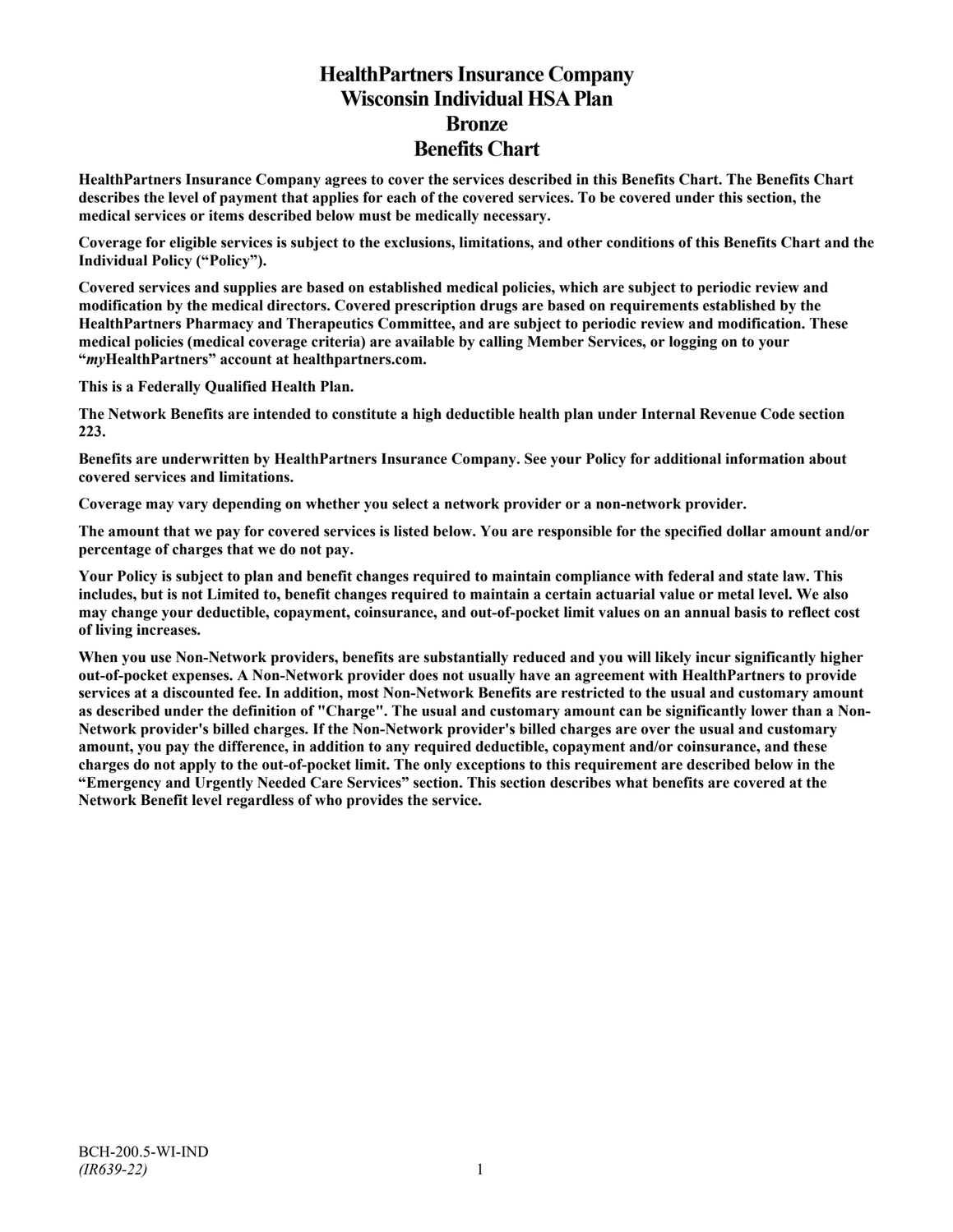# **These definitions apply to the Benefits Chart. They also apply to your Policy.**

| <b>Biosimilar Drug:</b> | A prescription drug, approved by the Food and Drug Administration (FDA), that the FDA has<br>determined is biosimilar to and interchangeable with a biological brand name drug. Biosimilar<br>drugs are not considered generic drugs and are not covered under the generic drug benefit.                                                                                                                                                                                                                                                                                                                                     |
|-------------------------|------------------------------------------------------------------------------------------------------------------------------------------------------------------------------------------------------------------------------------------------------------------------------------------------------------------------------------------------------------------------------------------------------------------------------------------------------------------------------------------------------------------------------------------------------------------------------------------------------------------------------|
| <b>Brand Name Drug:</b> | A prescription drug, approved by the Food and Drug Administration (FDA), that is manufactured,<br>sold or licensed for sale under a trademark by the pharmaceutical company that originally<br>researched and developed the drug. Brand name drugs have the same active-ingredient formula as<br>the generic version of the drug. However, generic drugs are manufactured and sold by other drug<br>manufacturers and are generally not available until after the patent on the brand name drug has<br>expired. A few brand name drugs may be covered at the generic benefit level if this is indicated on<br>the formulary. |
| <b>Calendar Year:</b>   | This is the 12-month period beginning 12:01 A.M. Central Time, on January 1, and ending 12:00<br>A.M. Central Time of the next following December 31.                                                                                                                                                                                                                                                                                                                                                                                                                                                                        |
| Charge:                 | For covered services delivered by a network provider, this is the provider's discounted fee for a<br>given medical/surgical service, procedure or item.                                                                                                                                                                                                                                                                                                                                                                                                                                                                      |
|                         | For covered services delivered by non-network providers, a contracted rate may apply if such<br>arrangement is available to HealthPartners.                                                                                                                                                                                                                                                                                                                                                                                                                                                                                  |
|                         | For the Usual and Customary Charge for covered services delivered by non-network providers,<br>our payment is calculated using one of the following options in the following order, depending on<br>availability: 1) a percentage of the Medicare fee schedule; 2) a comparable schedule if the service<br>is not on the Medicare fee schedule; or 3) a commercially reasonable rate for such service if a fee<br>schedule is not available.                                                                                                                                                                                 |
|                         | The Usual and Customary Charge is the maximum amount allowed that we consider in the<br>calculation of the payment of charges incurred for certain covered services. You must pay for any<br>charges above the usual and customary charge, and they do not apply to the out-of-pocket limit.                                                                                                                                                                                                                                                                                                                                 |
|                         | A charge is incurred for covered ambulatory medical and surgical services, on the date the service<br>or item is provided. A charge is incurred for covered inpatient services, on the date of admission to<br>a hospital. To be covered, a charge must be incurred on or after your effective date and on or<br>before the termination date.                                                                                                                                                                                                                                                                                |
|                         | Copayment/Coinsurance: The specified dollar amount, or percentage, of charges incurred for covered services, which we do<br>not pay, but which you must pay, each time you receive certain medical services, procedures or<br>items. Our payment for those covered services or items begins after the copayment or coinsurance<br>is satisfied. Covered services or items requiring a copayment or coinsurance are specified in this<br>Benefits Chart.                                                                                                                                                                      |
|                         | For services provided by a network provider:                                                                                                                                                                                                                                                                                                                                                                                                                                                                                                                                                                                 |
|                         | An amount which is listed as a flat dollar copayment is applied to a network provider's discounted<br>charges for a given service. However, if the network provider's discounted charges for a service or<br>item is less than the flat dollar copayment, you will pay the network provider's discounted charge.<br>An amount which is listed as a percentage of charges or coinsurance is based on the network<br>provider's discounted charges, calculated at the time the claim is processed, which may include an<br>agreed upon fee schedule rate for case rate or withhold arrangements.                               |
|                         | For services provided by a Non-Network provider:                                                                                                                                                                                                                                                                                                                                                                                                                                                                                                                                                                             |
|                         | Any copayment or coinsurance is applied to the lesser of the provider's charges or the usual and<br>customary charge for a service.                                                                                                                                                                                                                                                                                                                                                                                                                                                                                          |
|                         | A copayment or coinsurance is due at the time a service is provided, or when billed by the<br>provider. The copayment or coinsurance applicable for a scheduled visit with a network provider<br>will be collected for each visit, late cancellation and failed appointment.                                                                                                                                                                                                                                                                                                                                                 |
|                         |                                                                                                                                                                                                                                                                                                                                                                                                                                                                                                                                                                                                                              |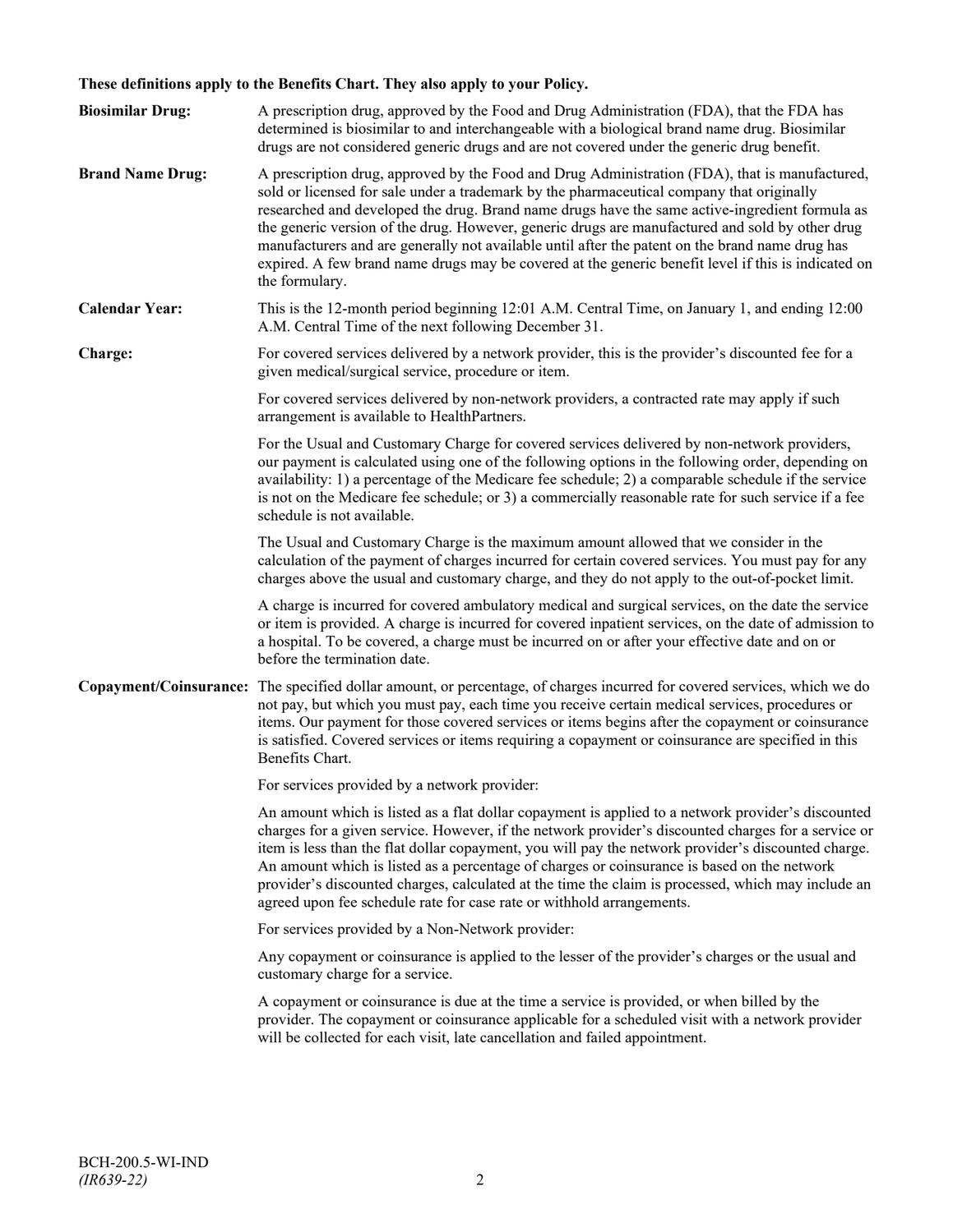| Deductible:                    | The specified dollar amount of charges incurred for covered services, which we do not pay, but an<br>enrollee or a family has to pay first in a calendar year. Our payment for those services or items<br>begins after the deductible is satisfied. For network providers, the amount of the charges that apply<br>to the deductible are based on the network provider's discounted charges, calculated at the time<br>the claim is processed, which may include an agreed upon fee schedule rate for case rate or<br>withhold arrangements. For non-network providers, the amount of charges that apply to the<br>deductible are the lesser of the provider's charges or the usual and customary charge for a service. |
|--------------------------------|-------------------------------------------------------------------------------------------------------------------------------------------------------------------------------------------------------------------------------------------------------------------------------------------------------------------------------------------------------------------------------------------------------------------------------------------------------------------------------------------------------------------------------------------------------------------------------------------------------------------------------------------------------------------------------------------------------------------------|
|                                | Any amounts paid or reimbursed by a third party, including, but not Limited to: point of service<br>rebates, manufacturer coupons, manufacturer debit cards or other forms of direct reimbursement to<br>an Insured for a product or service, will not apply toward your deductible, to the extent permitted<br>under state and federal law.                                                                                                                                                                                                                                                                                                                                                                            |
|                                | Your plan has an embedded deductible. This means once a member meets the individual<br>deductible, the plan begins paying benefits for that person. If two or more members of the family<br>meet the family deductible, the plan begins paying benefits for all members of the family,<br>regardless of whether each member has met the individual deductible. However, a member may<br>not contribute more than the individual deductible toward the family deductible.                                                                                                                                                                                                                                                |
|                                | All services are subject to the deductible unless otherwise indicated below in this Benefits Chart.                                                                                                                                                                                                                                                                                                                                                                                                                                                                                                                                                                                                                     |
| Formulary:                     | This is a current list, which may be revised from time to time, of prescription drugs, medications,<br>equipment and supplies covered by us as indicated in this Benefits Chart which are covered at the<br>highest benefit level. Some drugs on the formulary may require prior authorization to be covered<br>as formulary drugs. The formulary, and information on drugs that require prior authorization, are<br>available by calling Member Services, or logging on to your "myHealthPartners" account at<br>healthpartners.com.                                                                                                                                                                                   |
| <b>Generic Drug:</b>           | A prescription drug, approved by the Food and Drug Administration (FDA), that the FDA has<br>determined is comparable to a brand name drug product in dosage form, strength, route of<br>administration, quality, intended use and documented bioequivalence. Generally, generic drugs<br>cost less than brand name drugs. Some brand name drugs may be covered at the generic drug<br>benefit level if this is indicated on the formulary.                                                                                                                                                                                                                                                                             |
| <b>Non-Formulary Drug:</b>     | This is a prescription drug, approved by the Food and Drug Administration (FDA), that is not on<br>the formulary, is medically necessary and is not investigative or experimental or otherwise<br>excluded under your Policy.                                                                                                                                                                                                                                                                                                                                                                                                                                                                                           |
| <b>Out-of-Pocket Expenses:</b> | You pay the specified copayments/coinsurance and deductibles applicable for particular services,<br>subject to the out-of-pocket limit described below. These amounts are in addition to the monthly<br>enrollment payments.                                                                                                                                                                                                                                                                                                                                                                                                                                                                                            |
| <b>Out-of-Pocket Limit:</b>    | You pay the copayments/coinsurance and deductibles for covered services, to the individual or<br>family out-of-pocket limit. Thereafter we cover 100% of charges incurred for all other covered<br>services, for the rest of the calendar year. You pay amounts greater than the out-of-pocket limit if<br>you exceed any visits or day limits.                                                                                                                                                                                                                                                                                                                                                                         |
|                                | Non-Network Benefits above the usual and customary charge (see definition of charge above) do<br>not apply to the out-of-pocket limit.                                                                                                                                                                                                                                                                                                                                                                                                                                                                                                                                                                                  |
|                                | Non-Network Benefits for transplant surgery do not apply to the out-of-pocket limit.                                                                                                                                                                                                                                                                                                                                                                                                                                                                                                                                                                                                                                    |
|                                | You are responsible to keep track of the out-of-pocket expenses. Contact our Member Services<br>department for assistance in determining the amount paid by the enrollee for specific eligible<br>services received. Claims for reimbursement under the out-of-pocket limit provisions are subject<br>to the same time limits and provisions described under the "Claims Provisions" section of the<br>Contract.                                                                                                                                                                                                                                                                                                        |
| <b>Specialty Drug List:</b>    | This is a current list, which may be revised from time to time, of prescription drugs, medications,<br>equipment and supplies, which are typically bio-pharmaceuticals. The purpose of a specialty drug<br>list is to facilitate enhanced monitoring of complex therapies used to treat specific conditions.<br>Specialty drugs are covered by us as indicated in this Benefits Chart. The specialty drug list is<br>available by calling Member Services, or logging on to your "myHealthPartners" account at<br>healthpartners.com                                                                                                                                                                                    |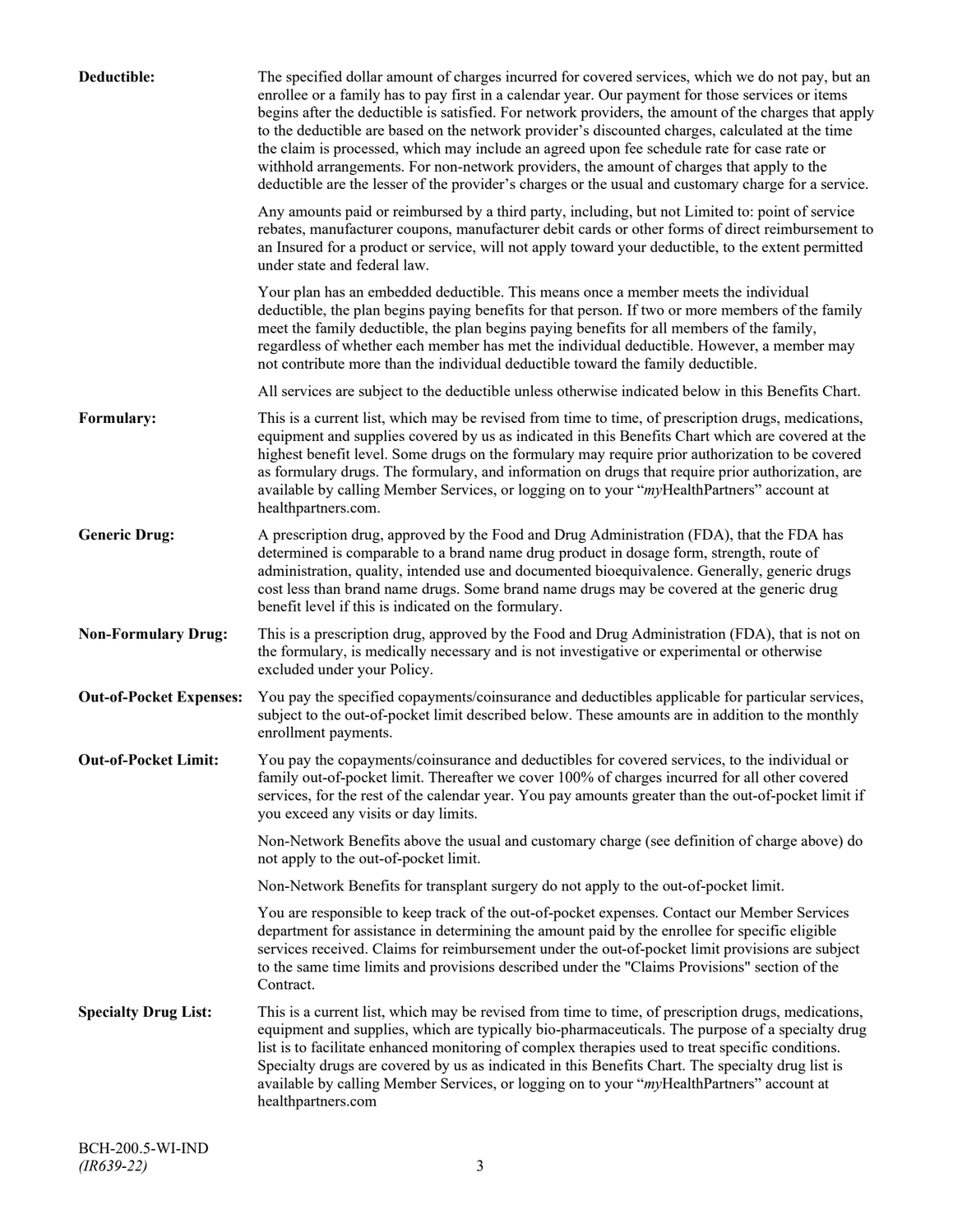### **DEDUCTIBLES AND OUT-OF-POCKET LIMITS**

#### **Individual Calendar Year Deductible**

| <b>Network Benefits</b> | <b>Non-Network Benefits</b> |
|-------------------------|-----------------------------|
| $\frac{$7,400}{}$       | \$20,000                    |

#### **Family Calendar Year Deductible**

| <b>Network Benefits</b> | <b>Non-Network Benefits</b> |
|-------------------------|-----------------------------|
| \$14,000                | \$40,000                    |

Your individual and family deductible amounts may be indexed to allow for changes under Federal rules.

Your Policy has an embedded deductible. This means once you meet the individual deductible, we begin paying benefits. If two or more covered members of the family meet the family deductible, we begin paying benefits for all covered members of the family, regardless of whether each member has met the individual deductible. However, you may not contribute more than the individual deductible amount towards the family deductible.

Separate deductibles must be satisfied under the Network Benefits and Non-Network Benefits.

Any amounts paid or reimbursed by a third party, including but not Limited to: point of service rebates, manufacturer coupons, manufacturer debit cards or other forms of direct reimbursement to an Insured for a product or service, will not apply toward your deductible, to the extent permitted under state and federal law.

#### **Individual Calendar Year Out-of-Pocket Limit**

| Network Benefits | <b>Non-Network Benefits</b> |
|------------------|-----------------------------|
| \$7,000          | None.                       |

#### **Family Calendar Year Out-of-Pocket Limit**

| Network Benefits       | Non-Network Benefits |
|------------------------|----------------------|
| $\frac{1}{2}$ \$14,000 | None.                |

Your individual and family out-of-pocket amounts may be indexed to allow for changes under Federal rules.

Separate Out-of-Pocket Limits must be satisfied under Network Benefits and Non-Network Benefits.

Non-Network Benefits above the usual and customary charge will not apply to the individual or family Out-of-Pocket.

Any amounts paid or reimbursed by a third party, including but not Limited to: point of service rebates, manufacturer coupons, manufacturer debit cards or other forms of direct reimbursement to an Insured for a product or service, will not apply as an outof-pocket expense, to the extent permitted under state and federal law.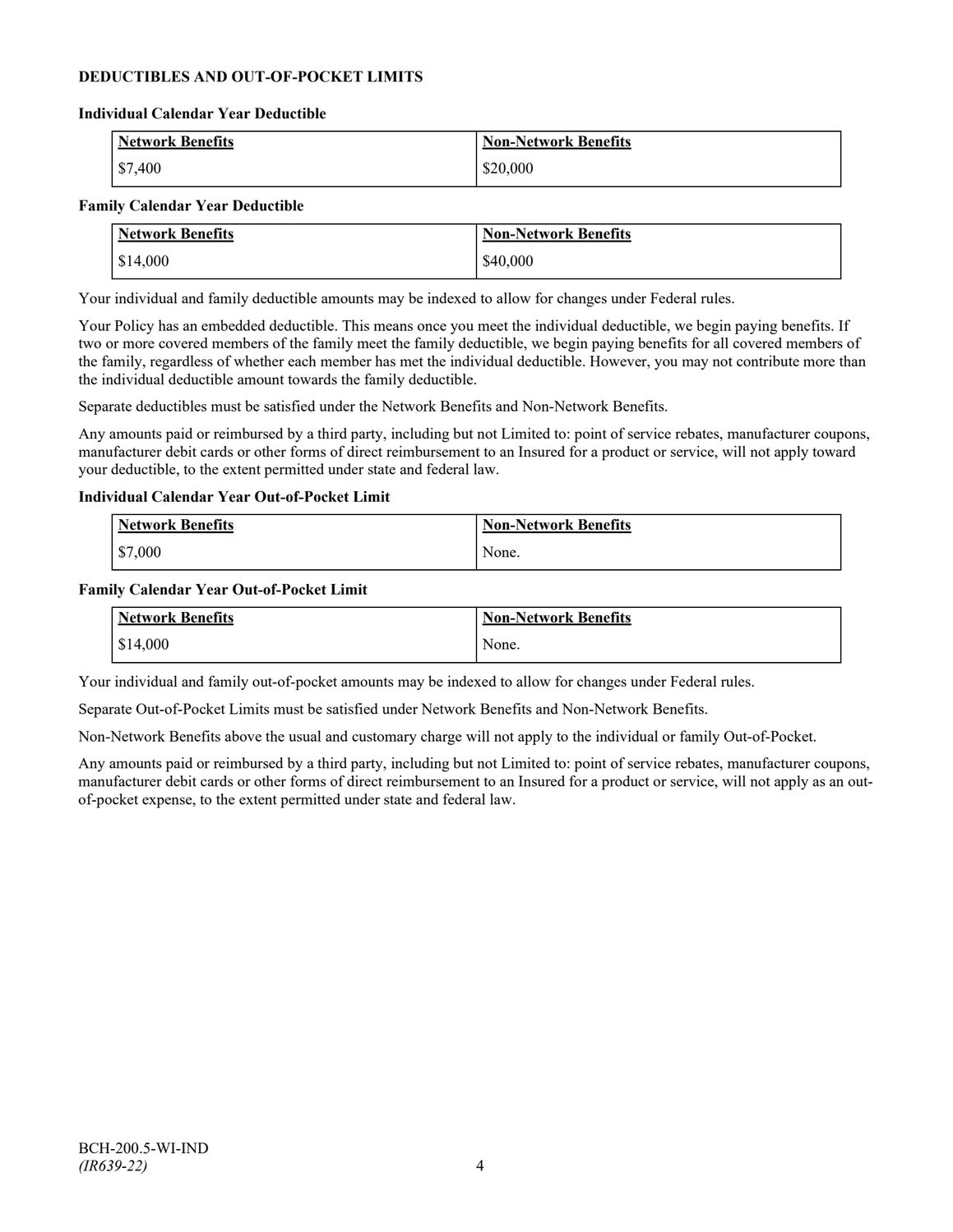# **AMBULANCE AND MEDICAL TRANSPORTATION**

### **Covered Services:**

We cover ambulance and medical transportation for medical emergencies.

We also cover medically necessary, non-emergency transportation if it meets our medical coverage criteria.

Covered services are based on established medical policies, which are subject to periodic review and modification by the medical directors. These medical policies (medical coverage criteria) and applicable prior authorization requirements are available by calling Member Services, or logging on to your "*my*HealthPartners" account a[t healthpartners.com.](http://www.healthpartners.com/)

| <b>Network Benefits</b>       | <b>Non-Network Benefits</b> |
|-------------------------------|-----------------------------|
| 100% of the charges incurred. | See Network Benefits.       |

### **Not Covered:**

See "Services Not Covered" in your Policy.

### **AUTISM SERVICES**

### **Covered Services:**

We cover prior authorized evidence-based intensive-level and non-intensive-level treatment of autism spectrum disorders (autism disorder, Asperger's syndrome or pervasive development disorder not otherwise specified).

Covered services are based on established medical policies, which are subject to periodic review and modification by the medical directors. These medical policies (medical coverage criteria) are available by calling Member Services, or logging on to your "*my*HealthPartners" account at [healthpartners.com.](http://www.healthpartners.com/)

Your network provider will coordinate the prior authorization process for any autism treatment services. You may call Member Services at 952-883-5900 or toll-free at 888-360-0622 if you have any questions or concerns regarding the authorization process.

Please call Member Services at 952-883-5900 or toll-free at 888-360-0622 to request authorization for autism treatment services from a Non-Network provider.

**Intensive-level services for children diagnosed with autism spectrum disorders.** Intensive-level services must begin on or after 2 years of age and end before 9 years of age. Intensive-level services, on average, are services provided for more than 20 hours of treatment per week. (The average number of hours a week is calculated over a 6-month period.)

| Network Benefits                         | <b>Non-Network Benefits</b>              |
|------------------------------------------|------------------------------------------|
| 100% of the charges incurred.            | 50% of the charges incurred.             |
| Limited to 240 visits per calendar year. | Limited to 240 visits per calendar year. |

The maximum number of visits is combined for Network Benefits and Non-Network Benefits. Visit limits are based on minimum coverage amount available at the time of publication. Additional visits may be available if required due to revised minimum coverage amounts issued by the Office of the Commissioner of Insurance. See our medical coverage criteria for current visit limits.

### **Intensive-Level Services Lifetime Maximum Benefit**

| <b>Network Benefits</b>                               | <b>Non-Network Benefits</b>                           |
|-------------------------------------------------------|-------------------------------------------------------|
| 4 years of cumulative services under this plan or any | 4 years of cumulative services under this plan or any |
| other plan.                                           | other plan.                                           |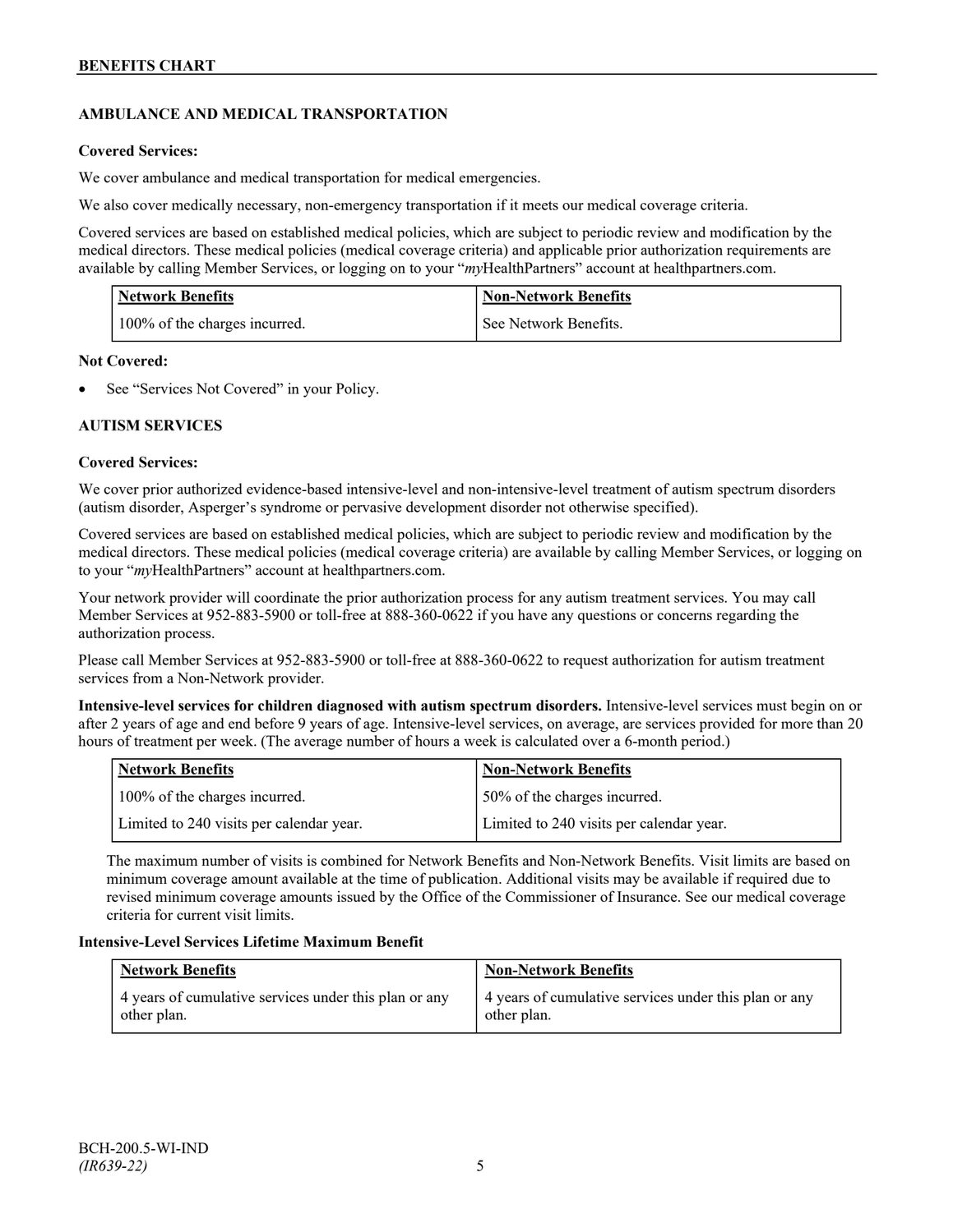#### **Non-intensive-level services for Insureds diagnosed with autism spectrum disorders**

| Network Benefits                         | <b>Non-Network Benefits</b>              |
|------------------------------------------|------------------------------------------|
| 100% of the charges incurred.            | 50% of the charges incurred.             |
| Limited to 120 visits per calendar year. | Limited to 120 visits per calendar year. |

The maximum number of visits is combined for Network Benefits and Non-Network Benefits. Visit limits are based on minimum coverage amount available at the time of publication. Additional visits may be available if required due to revised minimum coverage amounts issued by the Office of the Commissioner of Insurance. See our medical coverage criteria for current visit limits.

#### **Not Covered:**

See "Services Not Covered" in your Policy.

# **BEHAVIORAL HEALTH SERVICES**

### **Covered Services:**

Covered services are based on established medical policies, which are subject to periodic review and modification by the medical directors. These medical policies (medical coverage criteria) are available by calling Member Services, or logging on to your "*my*HealthPartners" account at [healthpartners.com.](http://www.healthpartners.com/)

**Transitional treatment services.** These are services for the treatment of nervous or mental disorders, and substance use disorders which are provided to an Insured in a less restrictive manner than are inpatient hospital services but in a more intensive manner than are outpatient services. Transitional treatment services are services offered by a provider, and certified by the Wisconsin Department of Health Services for each of the following (except the last bulleted item):

- Mental health services for covered adults in a day treatment program.
- Mental health services for covered children in a day hospital treatment program.
- Services for persons with chronic mental illness provided through a community support program.
- Residential treatment programs for dependent covered persons with substance use disorder.
- Substance use disorder services in a day treatment program.
- Services for persons who are experiencing a mental health crisis or who are in a situation likely to turn into a mental health crisis if support is not provided.
- Intensive outpatient programs for the treatment of psychoactive substance use disorders provided in accordance with the patient placement criteria of the American Society of Addiction Medicine.

### **Mental health services**

We cover services for mental health diagnoses as described in the Diagnostic and Statistical Manual of Mental Disorders – Fifth Edition (DSM 5) (most recent edition).

We provide coverage for mental health treatment ordered by a Wisconsin court under a valid court order that is issued on the basis of a behavioral care evaluation performed by a licensed psychiatrist or doctoral level licensed psychologist, which includes a diagnosis and an individual treatment plan for care in the most appropriate, least restrictive environment. We must be given a copy of the court order and the behavioral care evaluation, and the service must be a covered benefit under your Policy, and the service must be provided by a network provider, or other provider as required by law.

**Outpatient services:** We cover medically necessary outpatient professional mental health services for evaluation, crisis intervention, and treatment of mental health disorders.

A comprehensive diagnostic assessment will be used as the basis for a determination by a mental health professional, concerning the appropriate treatment and the extent of services required.

Outpatient services we cover for a diagnosed mental health condition include the following:

- Individual, group, family and multi-family therapy;
- Medication management provided by a physician, certified nurse practitioner, or physician's assistant;
- Psychological testing services for the purposes of determining the differential diagnoses and treatment planning for patients currently receiving behavioral health services;
- Partial hospitalization services in a licensed hospital or community mental health center;

BCH-200.5-WI-IND *(IR639-22)* 6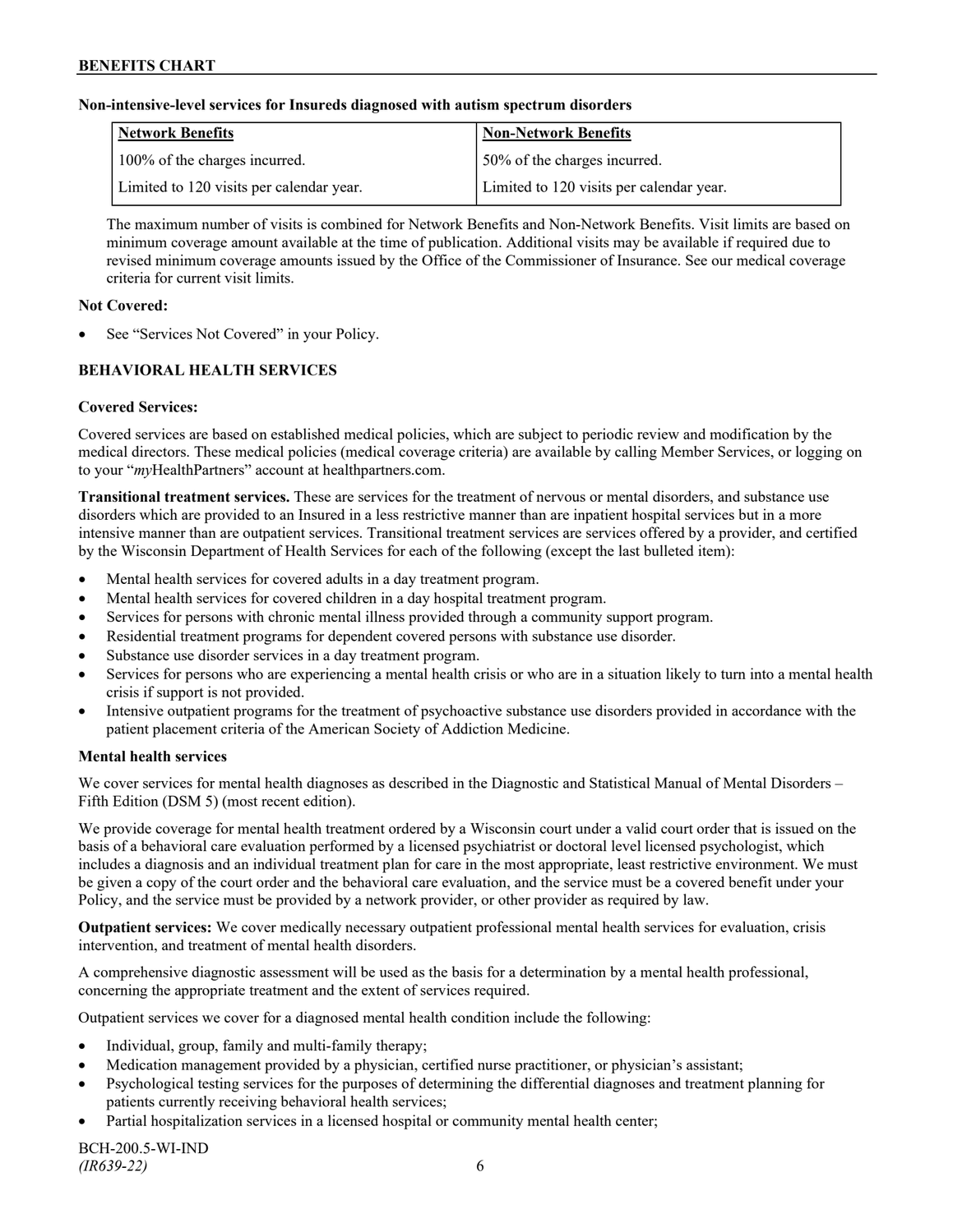- Psychotherapy and nursing services provided in the home if authorized by us; and
- Treatment for gender dysphoria.

| <b>Network Benefits</b>       | <b>Non-Network Benefits</b>  |
|-------------------------------|------------------------------|
| 100% of the charges incurred. | 50% of the charges incurred. |

### **Group therapy**

| Network Benefits              | <b>Non-Network Benefits</b>  |
|-------------------------------|------------------------------|
| 100% of the charges incurred. | 50% of the charges incurred. |

# **Inpatient services, including mental health residential treatment services:** We cover the following:

- Medically necessary inpatient services in a hospital or licensed residential treatment facility and professional services for treatment of mental health disorders. Medical stabilization is covered under inpatient hospital services in the "Hospital and Skilled Nursing Facility Services" section.
- Medically necessary mental health residential treatment service. This care must be authorized by us and provided by a hospital or residential behavioral health treatment facility licensed by the local state or Department of Health and Human Services. Services not covered under this benefit include halfway houses, group homes, extended care facilities, shelter services, correctional services, detention services, group residential services, foster care services and wilderness programs.

| Network Benefits              | Non-Network Benefits         |
|-------------------------------|------------------------------|
| 100% of the charges incurred. | 50% of the charges incurred. |

**Transitional treatment services:** We cover transitional treatment services described above for treatment of mental and nervous disorders**.**

| Network Benefits              | Non-Network Benefits         |
|-------------------------------|------------------------------|
| 100% of the charges incurred. | 50% of the charges incurred. |

# **Substance use disorder (SUD) treatment services**

We cover medically necessary services for assessments by a licensed alcohol and drug counselor and treatment of substance use disorders as defined in the latest edition of the DSM 5.

**Outpatient services:** We cover medically necessary outpatient professional services for diagnosis and treatment of substance use disorders. Substance use disorder treatment services must be provided by a program licensed by the local Department of Health Services.

Outpatient services we cover for a diagnosed substance use disorder include the following:

- Individual, group, family, and multi-family therapy provided in an office setting; and
- Opiate replacement therapy including methadone and buprenorphine treatment.

| <b>Network Benefits</b>       | <b>Non-Network Benefits</b>   |
|-------------------------------|-------------------------------|
| 100% of the charges incurred. | 150% of the charges incurred. |

**Inpatient services:** We cover the following:

- Medically necessary inpatient services in a hospital or a licensed residential primary treatment center.
- Services provided in a hospital that is licensed by the local state and accredited by Medicare; and
- Detoxification services in a hospital or community detoxification facility if it is licensed by the local Department of Health Services.

| <b>Network Benefits</b>       | <b>Non-Network Benefits</b>  |
|-------------------------------|------------------------------|
| 100% of the charges incurred. | 50% of the charges incurred. |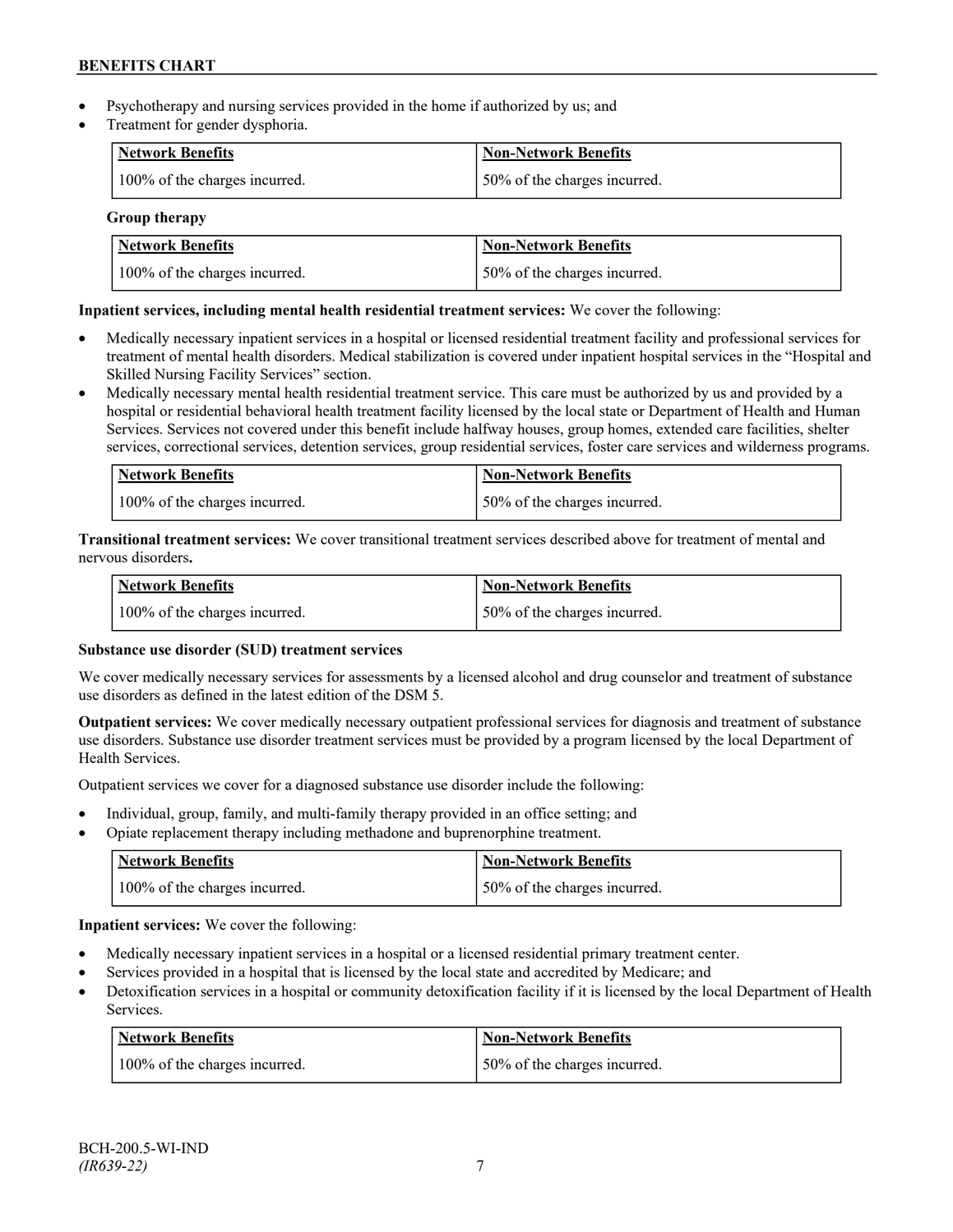**Transitional treatment services:** We cover transitional treatment services described above for treatment of substance use disorder.

| Network Benefits              | <b>Non-Network Benefits</b>  |
|-------------------------------|------------------------------|
| 100% of the charges incurred. | 50% of the charges incurred. |

**Out of area services for Wisconsin students:** If a dependent child is a student located in a school in Wisconsin, but outside of our service area, we cover mental health and substance use disorder services as required under Wisconsin Statute 609.655.

- The student may have a clinical assessment from a local, non-network mental health or substance use disorder treatment provider at the network benefit level when prior authorized by us.
- If outpatient services are recommended in the clinical assessment, five outpatient visits from a non-network provider will be covered at the network benefit level.
- Our Medical Director will determine the need for continuing treatment by the non-network provider; additional visits may be approved.
- Coverage for the outpatient services will not be provided if the recommended treatment would keep the student from attending school on a regular basis or if the student is no longer attending the school full-time.

This benefit is subject to the limitations shown in this "Behavioral Health Services" section.

| Network Benefits              | Non-Network Benefits         |
|-------------------------------|------------------------------|
| 100% of the charges incurred. | 50% of the charges incurred. |

A dependent child enrolled in a school outside of Wisconsin in not eligible for the benefit.

#### **Not Covered:**

See "Services Not Covered" in your Policy.

# **CHIROPRACTIC SERVICES**

### **Covered Services:**

We cover chiropractic services for rehabilitative care. Chiropractic services are adjustments to any abnormal articulations of the human body, especially those of the spinal column, for the purpose of giving freedom of action to impinged nerves that may cause pain or deranged function.

Massage therapy which is performed in conjunction with other treatment/modalities by a chiropractor, is part of a prescribed treatment plan and is not billed separately is covered.

| <b>Network Benefits</b>       | Non-Network Benefits         |
|-------------------------------|------------------------------|
| 100% of the charges incurred. | 50% of the charges incurred. |

- Massage therapy for the purpose of comfort or convenience of the Insured.
- See "Services Not Covered" in your Policy.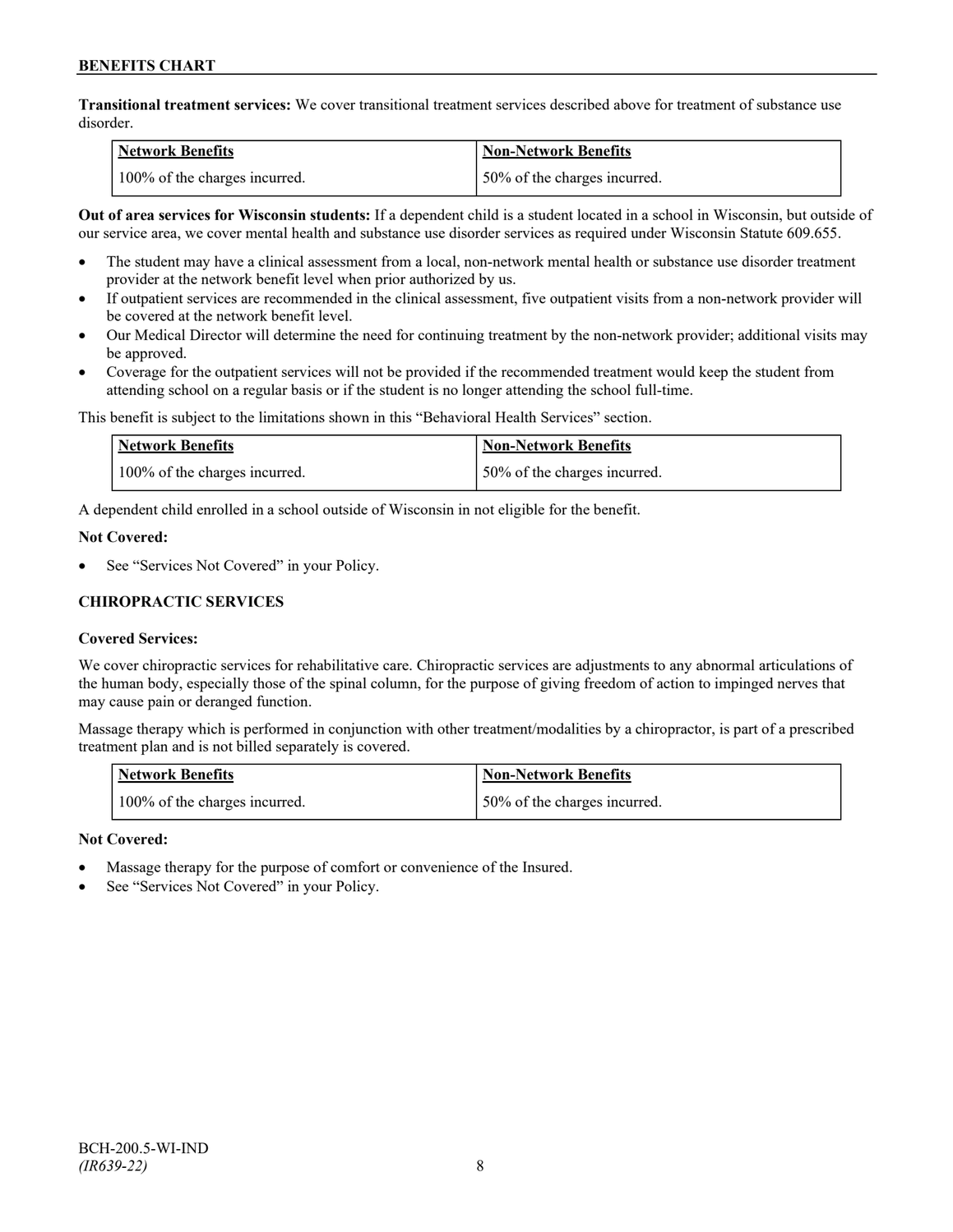# **CLINICAL TRIALS**

### **Covered Services:**

We cover certain routine services if you participate in a Phase I, Phase II, Phase III or Phase IV approved clinical trial that is conducted in relation to the prevention, detection, or treatment of cancer or other life-threatening disease or condition as defined in the Affordable Care Act. Approved clinical trials include (1) federally funded trials when the study or investigation is approved or funded by any of the federal agencies defined in the Public Health Services Act, section 2709 (d) (1) (A); (2) the study or investigation is conducted under an investigational new drug application reviewed by the Food and Drug Administration; and (3) the study or investigation is a drug trial that is exempt from having such an investigational new drug application. We cover routine patient costs for services that would be eligible under the Policy and this Benefits Chart if the service were provided outside of a clinical trial.

| <b>Network Benefits</b>                               | <b>Non-Network Benefits</b>                           |
|-------------------------------------------------------|-------------------------------------------------------|
| Coverage level is same as corresponding Network       | Coverage level is same as corresponding Non-Network   |
| Benefits, depending on type of service provided, such | Benefits, depending on type of service provided, such |
| as Office Visits for Illness or Injury, Inpatient or  | as Office Visits for Illness or Injury, Inpatient or  |
| <b>Outpatient Hospital Services.</b>                  | Outpatient Hospital Services.                         |

#### **Not Covered:**

- The investigative or experimental item, device or service itself.
- Items or services that are provided solely to satisfy data collection and analysis needs and that are not used in the direct clinical management of the patient.
- A service that is clearly inconsistent with widely accepted and established standards of care for a particular diagnosis.
- See "Services Not Covered" in your Policy.

### **DENTAL SERVICES**

#### **Covered Services:**

We cover services as described below.

**Accidental dental services:** We cover services dentally necessary to treat and restore damage done to sound, natural, unrestored teeth as a result of an accidental injury. Coverage is for damage caused by external trauma to face and mouth only, not for cracked or broken teeth, which result from biting or chewing. We cover restorations, root canals, crowns and replacement of teeth lost that are directly related to the accident in which the Insured was involved. We cover initial exams, xrays and palliative treatment including extractions, and other oral surgical procedures directly related to the accident. Subsequent treatment must be initiated within the specified time-frame and must be directly related to the accident. We do not cover restoration and replacement of teeth that are not "sound and natural" at the time of the accident.

Subsequent treatment must be initiated within the specified time-frame and must be directly related to the accident. We do not cover restoration and replacement of teeth that are not "sound and natural" at the time of the accident.

Full mouth rehabilitation to correct occlusion (bite) and malocclusion (misaligned teeth not due to the accident) are not covered.

When an implant-supported dental prosthetic treatment is pursued, benefits are Limited to the amount that would be paid toward the placement of a removable dental prosthetic appliance that could be used in the absence of implant treatment.

| <b>Network Benefits</b>       | <b>Non-Network Benefits</b> |
|-------------------------------|-----------------------------|
| 100% of the charges incurred. | No coverage.                |

For all accidental dental services, treatment and/or restoration must be initiated within six months of the date of the injury. Coverage is Limited to the initial course of treatment and/or initial restoration. Services must be provided within twentyfour months of the date of injury to be covered.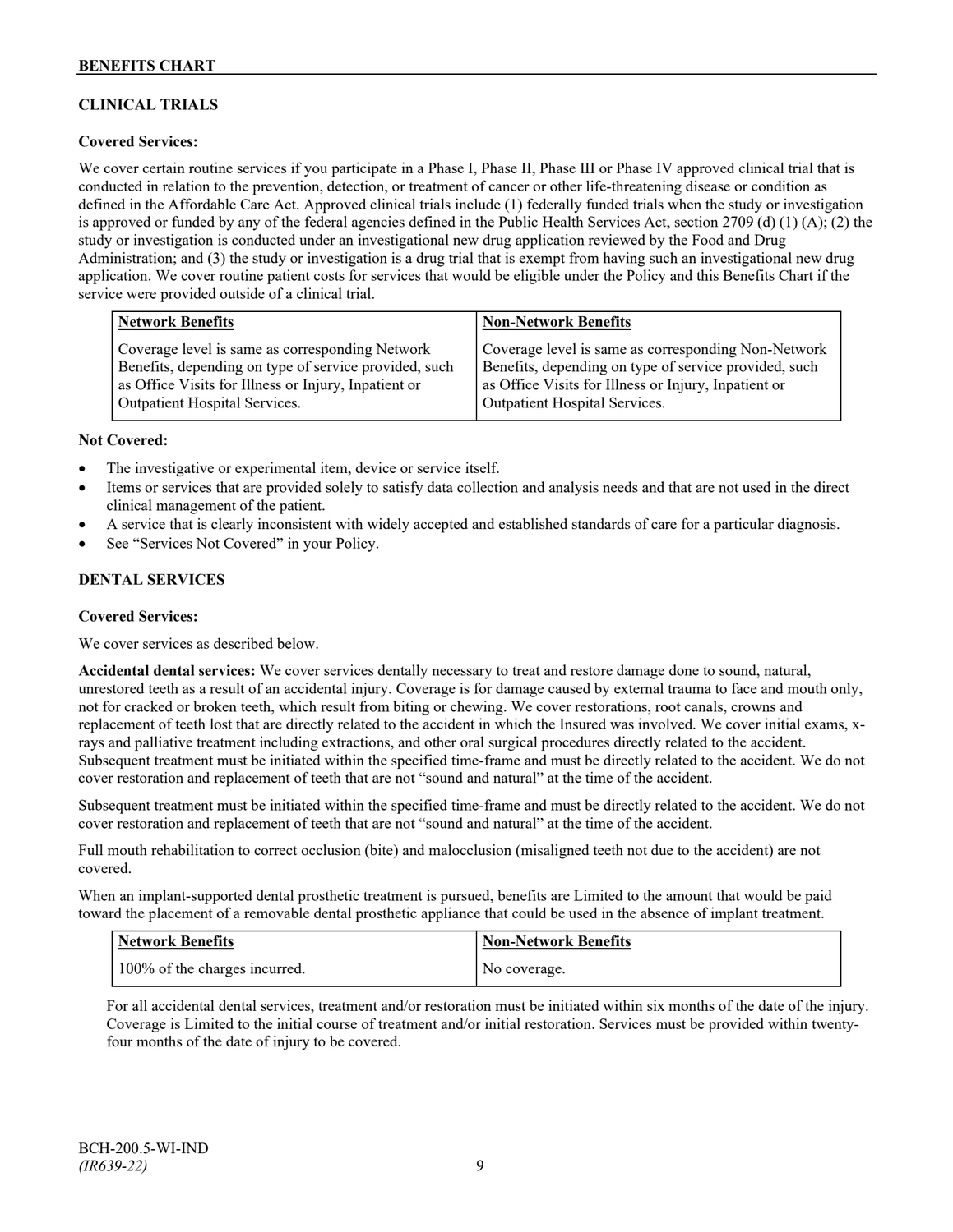#### **Medical referral dental services**

**Medically necessary outpatient dental services:** We cover medically necessary outpatient dental services. Coverage is Limited to dental services required for treatment of an underlying medical condition, e.g., removal of teeth to complete radiation treatment for cancer of the jaw, cysts and lesions.

| <b>Network Benefits</b>       | <b>Non-Network Benefits</b>  |
|-------------------------------|------------------------------|
| 100% of the charges incurred. | 50% of the charges incurred. |

**Medically necessary hospitalization and anesthesia for dental care:** We cover medically necessary hospitalization and anesthesia for dental care. This is Limited to charges incurred by an Insured who: (1) is a child under age 5; (2) is severely disabled; (3) has a medical condition, and requires hospitalization or general anesthesia for dental care treatment; or (4) is a child between ages 5 and 12 and care in dental offices has been attempted unsuccessfully and usual methods of behavior modification have not been successful, or when extensive amounts of restorative care, exceeding 4 appointments, are required.

Coverage is Limited to facility and anesthesia charges. Oral surgeon/dentist professional fees are not covered. The following are examples, though not all-inclusive, of medical conditions which may require hospitalization for dental services: severe asthma, severe airway obstruction or hemophilia. Hospitalization required due to the behavior of the Insured or due to the extent of the dental procedure is not covered.

| Network Benefits              | <b>Non-Network Benefits</b>  |
|-------------------------------|------------------------------|
| 100% of the charges incurred. | 50% of the charges incurred. |

**Medical complications of dental care:** We cover medical complications of dental care. Treatment must be medically necessary care and related to medical complications of non-covered dental care, including complications of the head, neck, or substructures.

| Network Benefits              | <b>Non-Network Benefits</b>  |
|-------------------------------|------------------------------|
| 100% of the charges incurred. | 50% of the charges incurred. |

**Oral surgery:** We cover oral surgery. Coverage is Limited to treatment of medical conditions requiring oral surgery, such as treatment of oral neoplasm, non-dental cysts, fracture of the jaw, trauma of the mouth and jaw, and any other oral surgery procedures provided as medically necessary dental services.

| <b>Network Benefits</b>       | <b>Non-Network Benefits</b>  |
|-------------------------------|------------------------------|
| 100% of the charges incurred. | 50% of the charges incurred. |

**Treatment of cleft lip and cleft palate:** We cover treatment of cleft lip and cleft palate of a dependent child, including orthodontic treatment and oral surgery directly related to the cleft. Dental services which are not required for the treatment of cleft lip or cleft palate are not covered. If a dependent child covered under your Policy is also covered under a dental plan which includes orthodontic services, that dental plan shall be considered primary for the necessary orthodontic services. Oral appliances are subject to the same copayment, conditions and limitations as durable medical equipment.

| <b>Network Benefits</b>                               | <b>Non-Network Benefits</b>                           |
|-------------------------------------------------------|-------------------------------------------------------|
| Coverage level is same as corresponding Network       | Coverage level is same as corresponding Non-Network   |
| Benefits, depending on type of service provided, such | Benefits, depending on type of service provided, such |
| as Office Visits for Illness or Injury, Inpatient or  | as Office Visits for Illness or Injury, Inpatient or  |
| Outpatient Hospital Services.                         | Outpatient Hospital Services.                         |

**Treatment of temporomandibular disorder (TMD) and craniomandibular disorder (CMD):** We cover diagnostic procedures, surgical treatment and non-surgical treatment (including intraoral splint therapy devices) for temporomandibular disorder (TMD) and craniomandibular disorder (CMD), which is medically necessary care. Dental services which are not required to directly treat TMD or CMD are not covered.

| <b>Network Benefits</b>       | <b>Non-Network Benefits</b>  |
|-------------------------------|------------------------------|
| 100% of the charges incurred. | 50% of the charges incurred. |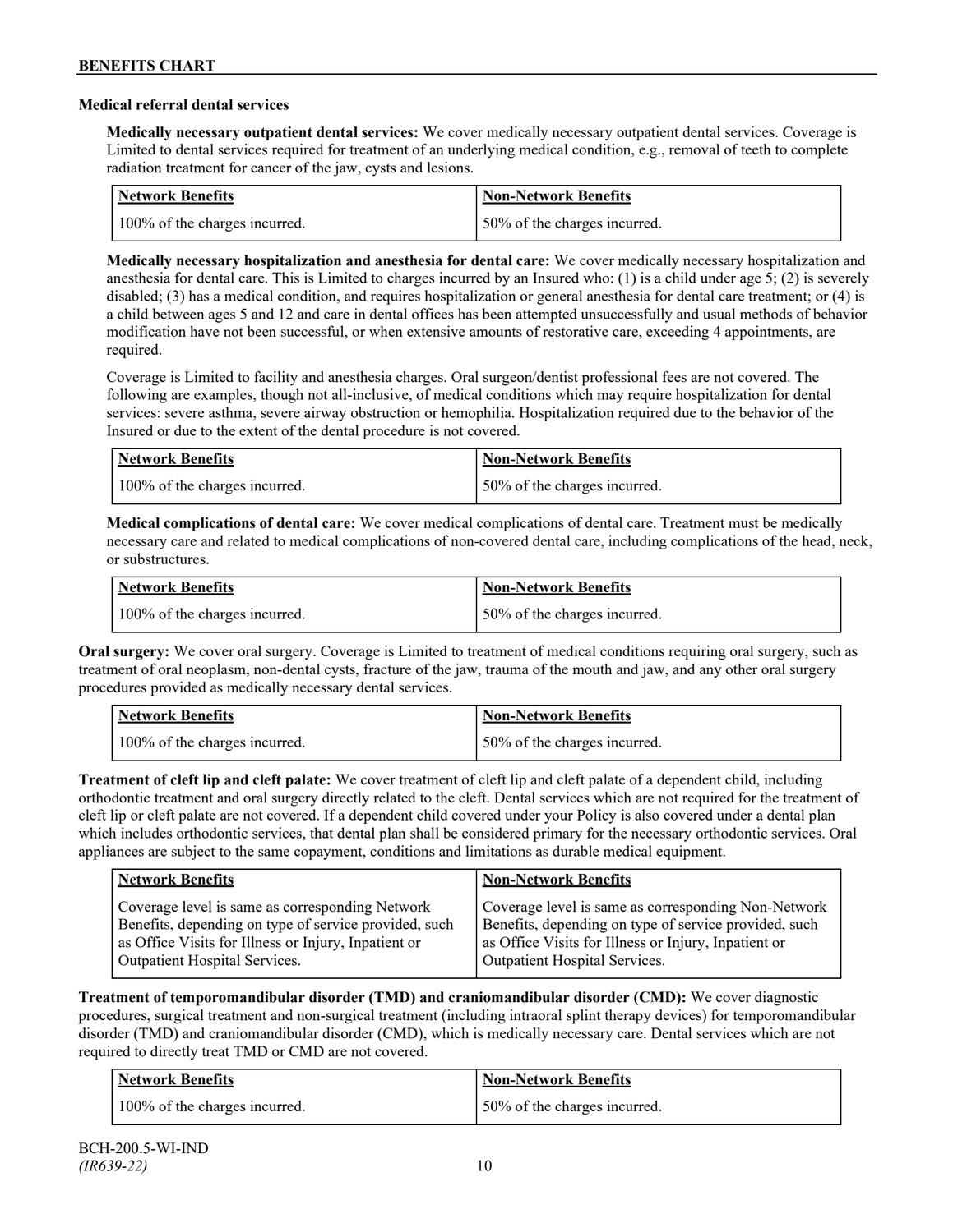### **Not Covered:**

- Dental treatment, procedures or services not listed in this Benefits Chart.
- Accident-related dental services if treatment is: (1) provided to teeth which are not sound and natural; (2) to teeth which have been restored; (3) initiated beyond six months from the date of the injury; (4) received beyond the initial treatment or restoration; or (5) received beyond twenty-four months from the date of injury.
- Accident-related dental services by a Non-Network provider.
- Oral surgery to remove wisdom teeth.
- Orthognathic treatment or procedures and all related services.
- See "Services Not Covered" in your Policy.

# **DIABETIC EQUIPMENT AND SUPPLIES**

#### **Covered Services:**

We cover physician prescribed medically appropriate and necessary drugs and supplies used in the management and treatment of diabetes for members with gestational, Type I or Type II diabetes including durable diabetic equipment and disposable supplies, as described below.

Certain items are only covered if your condition meets our coverage criteria and obtained through an authorized vendor. For more information on what we cover and any prior authorization requirements, call Member Services or log on to your "*my*HealthPartners" account at [healthpartners.com.](http://www.healthpartners.com/)

Insulin and medications for diabetes are covered as outpatient drugs under the "Prescription Drug Services" section.

**Pumps and pump supplies.** These include diabetic insulin pumps, diabetic infusion pumps and infusion pump supplies such as infusion sets, tubing, connectors and syringe reservoirs.

| <b>Network Benefits</b>       | <b>Non-Network Benefits</b>      |
|-------------------------------|----------------------------------|
| 100% of the charges incurred. | $150\%$ of the charges incurred. |

### **All other durable equipment and diabetic supplies**

Durable Diabetic Equipment and Supplies. These include continuous glucose monitoring system (CGMS), transmitter, sensors and receivers, diabetic blood glucose monitors and control/calibrating solutions (for checking accuracy or testing equipment and test strips).

Disposable Diabetic Supplies. These are one-time use supplies, including syringes, lancets, lancet devices, blood and urine ketone test strips, and needles.

Certain diabetic supplies and equipment must be purchased at a pharmacy.

| <b>Network Benefits</b>       | <b>Non-Network Benefits</b>  |
|-------------------------------|------------------------------|
| 100% of the charges incurred. | 50% of the charges incurred. |

### **Limitations:**

- No more than a 90-day supply of diabetic supplies are covered and dispensed at a time.
- We require that certain diabetic supplies and equipment be purchased at a pharmacy.
- Diabetic supplies and equipment are limited to certain models and brands.
- Durable medical equipment and supplies must be obtained from or repaired by approved vendors.
- Covered services and supplies are based on established medical policies, which are subject to periodic review and modification by the medical or dental directors. Our medical policy for diabetic supplies includes information on our required models and brands. These medical policies (medical coverage criteria) are available by calling Member Services, or logging on to your "*my*HealthPartners" account at healthpartners.com.

### **Not Covered:**

- Replacement or repair of any covered items, if the items are (i) damaged or destroyed by misuse, abuse or carelessness, (ii) lost; or (iii) stolen.
- Duplicate or similar items.

BCH-200.5-WI-IND *(IR639-22)* 11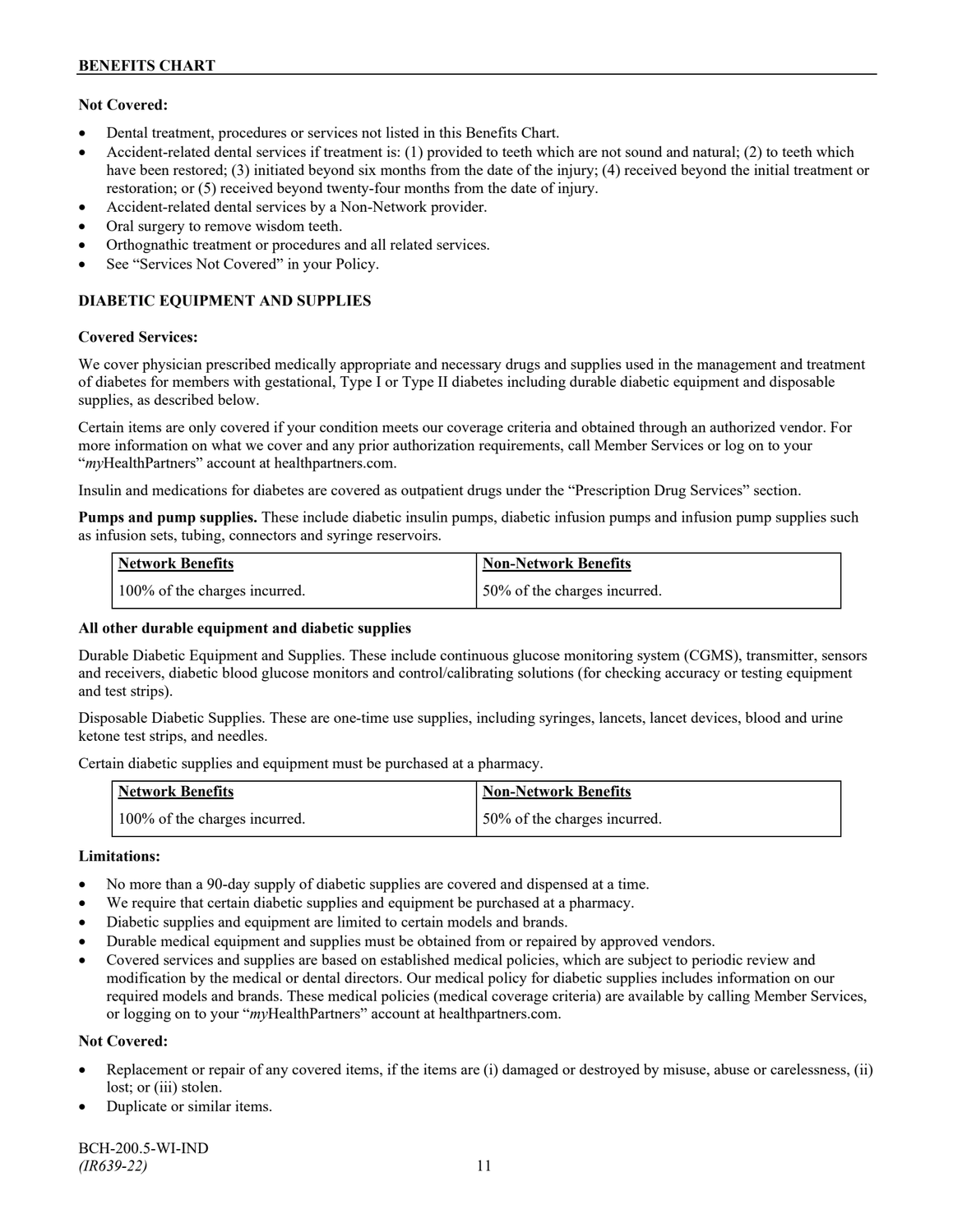- Labor and related charges for repair of any covered items which are more than the cost of replacement by an approved vendor.
- Batteries for monitors and equipment.
- Sales tax, mailing, delivery charges, service call charges.
- See "Services Not Covered" in your Policy.

# **DIAGNOSTIC IMAGING SERVICES**

#### **Covered Services:**

We cover diagnostic imaging, when ordered by a provider and provided in a clinic or outpatient hospital facility.

We cover services provided in a clinic or outpatient hospital facility. To see the benefit level for inpatient hospital or skilled nursing facility services, see benefits under Inpatient Hospital and Skilled Nursing Facility Services.

#### **Outpatient magnetic resonance imaging (MRI) and computed tomography (CT)**

| <b>Network Benefits</b>       | <b>Non-Network Benefits</b>  |
|-------------------------------|------------------------------|
| 100% of the charges incurred. | 50% of the charges incurred. |

#### **All other outpatient diagnostic imaging services**

#### **Services for illness or injury**

| Network Benefits              | <b>Non-Network Benefits</b>  |
|-------------------------------|------------------------------|
| 100% of the charges incurred. | 50% of the charges incurred. |

#### **Preventive services (MRI/CT procedures are not considered preventive)**

Diagnostic imaging services associated with preventive services are covered at the benefit level shown in the "Preventive Services" section of this Benefits Chart.

#### **Not Covered:**

See "Services Not Covered" in your Policy.

# **DURABLE MEDICAL EQUIPMENT, PROSTHETICS, ORTHOTICS AND SUPPLIES**

### **Covered Services:**

We cover equipment and services, as described below.

We cover durable medical equipment and services, prosthetics, orthotics, and supplies, subject to the limitations below, including certain disposable supplies, and enteral feedings.

We cover external hearing aids, cochlear implants, and related treatment prescribed by a physician or by a licensed audiologist for Insureds under 18 years of age who have hearing loss.

We also cover basic hearing aids for Insureds age 18 or older for the correction of a hearing impairment.

Osseointegrated or bone-anchored hearing aids are only covered for Insureds who have hearing loss that is not correctable by any other procedure.

Hearing aids are Limited to one basic, standard hearing aid for each ear every three years.

A basic hearing aid is defined as a hearing device that consists of a microphone, amplifier, volume control, battery and receiver. It does not include upgrades above and beyond the functionality of a basic hearing aid, including, but not Limited to, hearing improvements for group settings, background noise, Bluetooth/remote control functionality, or extended warranties. Charges for upgrades above the cost of a basic, standard hearing aid are not covered.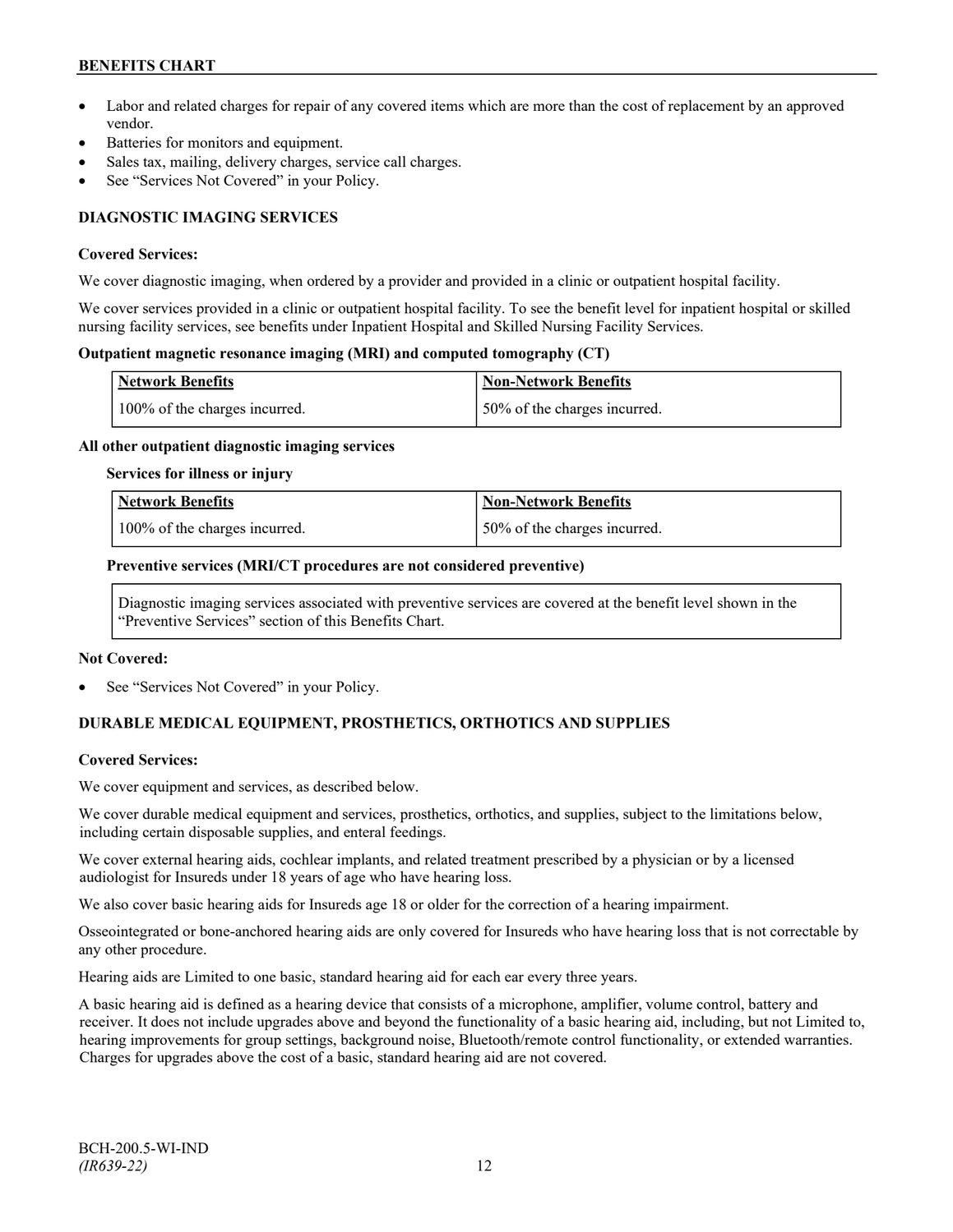Diabetic equipment and supplies are covered under the "Diabetic Equipment and Supplies" section.

| <b>Network Benefits</b>       | <b>Non-Network Benefits</b>  |
|-------------------------------|------------------------------|
| 100% of the charges incurred. | 50% of the charges incurred. |

#### **Special dietary treatment for phenylketonuria (PKU) if it meets our medical coverage criteria**

| <b>Network Benefits</b>       | <b>Non-Network Benefits</b>  |
|-------------------------------|------------------------------|
| 100% of the charges incurred. | 50% of the charges incurred. |

#### **Oral amino acid based elemental formula if it meets our medical coverage criteria**

| Network Benefits              | <b>Non-Network Benefits</b>  |
|-------------------------------|------------------------------|
| 100% of the charges incurred. | 50% of the charges incurred. |

#### **Limitations:**

Coverage of durable medical equipment is Limited by the following.

- Payment will not exceed the cost of an alternate piece of equipment or service that is effective and medically necessary.
- For prosthetic benefits, other than oral appliances for cleft lip and cleft palate, payment will not exceed the cost of an alternate piece of equipment or service that is effective, medically necessary and enables Insureds to conduct standard activities of daily living.
- We reserve the right to determine if an item will be approved for rental vs. purchase.
- We require that certain diabetic supplies and equipment be purchased at a pharmacy.
- Covered services and supplies are based on established medical policies which are subject to periodic review and modification by the medical directors. Our medical policy for diabetic supplies includes information on our required models and brands. These medical policies (medical coverage criteria) are available by calling Member Services, or logging on to your "*my*HealthPartners" account at [healthpartners.com.](http://www.healthpartners.com/)

### **Not Covered:**

Items which are not eligible for coverage include, but are not Limited to:

- Replacement or repair of any covered items, if the items are (i) damaged or destroyed by misuse, abuse or carelessness, (ii) lost; or (iii) stolen.
- Duplicate or similar items.
- Labor and related charges for repair of any covered items which are more than the cost of replacement by an approved vendor.
- Sales tax, mailing, delivery charges, service call charges.
- Items which are primarily educational in nature or for hygiene, vocation, comfort, convenience or recreation.
- Communication aids or devices: equipment to create, replace or augment communication abilities including, but not Limited to, speech processors, receivers, communication boards, or computer or electronic assisted communication.
- Implantable and osseointegrated or bone-anchored hearing aids and their fitting, except as specifically described in this Benefits Chart. This exclusion does not apply to cochlear implants.
- Eyeglasses, contact lenses and their fitting, measurement and adjustment, except as specifically described in this Benefits Chart.
- Hair prostheses (wigs).
- Household equipment which primarily has customary uses other than medical, such as, but not Limited to, exercise cycles, air purifiers, central or unit air conditioners, water purifiers, non-allergenic pillows, mattresses or waterbeds.
- Household fixtures including, but not Limited to, escalators or elevators, ramps, swimming pools and saunas.
- Modifications to the structure of the home including, but not Limited to, wiring, plumbing or charges for installation of equipment.
- Vehicle, car or van modifications including, but not Limited to, hand brakes, hydraulic lifts and car carrier.
- Rental equipment while owned equipment is being repaired by non-contracted vendors, beyond one month rental of medically necessary equipment.
- Other equipment and supplies, including, but not Limited to assistive devices, that we determine are not eligible for coverage.

BCH-200.5-WI-IND *(IR639-22)* 13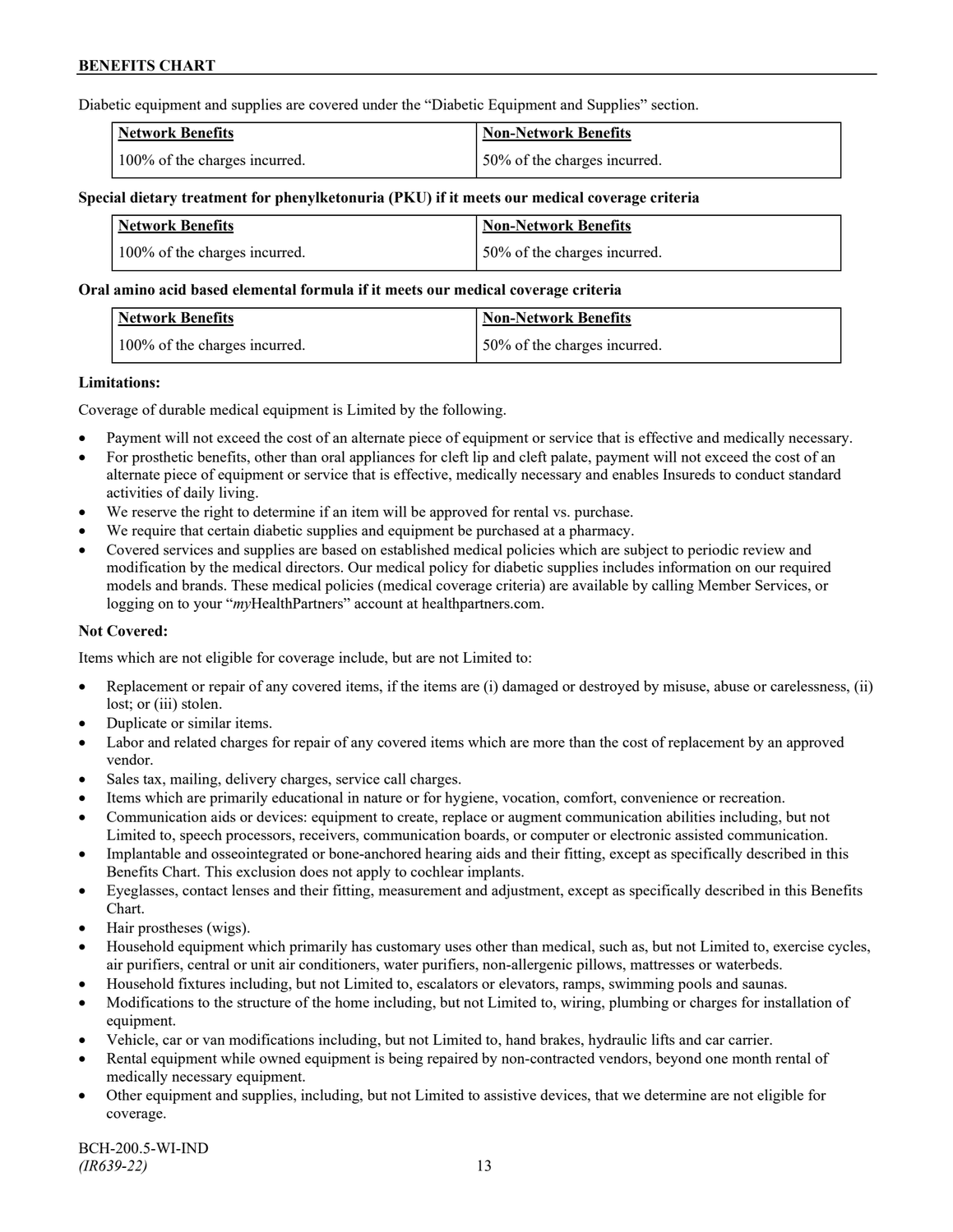See "Services Not Covered" in your Policy.

# **EMERGENCY AND URGENTLY NEEDED CARE SERVICES**

# **Covered Services:**

We cover services for emergency care and urgently needed care if the services are otherwise eligible for coverage under your Policy.

**Urgently needed care.** These are services to treat an unforeseen illness or injury that:

- are required in order to prevent a serious deterioration in your health, and
- cannot be delayed until the next available clinic or office hours.

| Network Benefits              | <b>Non-Network Benefits</b>  |
|-------------------------------|------------------------------|
| 100% of the charges incurred. | 50% of the charges incurred. |

**Emergency care.** These are services to treat:

- the sudden, unexpected onset of illness or injury which, if left untreated or unattended until the next available clinic or office hours, would result in hospitalization, or
- a condition requiring professional health services immediately necessary to preserve life or stabilize health.

Emergency care includes emergency services as defined in Division BB, Title I, Section 102 of the Consolidated Appropriations Act of 2021.

When reviewing claims for coverage of emergency services, our medical director will take into consideration a reasonable layperson's belief that the circumstances required immediate medical care that could not wait until the next working day or next available clinic appointment.

### **Emergency care in a hospital emergency room, including professional services of a physician**

| Network Benefits              | Non-Network Benefits  |
|-------------------------------|-----------------------|
| 100% of the charges incurred. | See Network Benefits. |

### **Inpatient emergency care in a hospital**

| <b>Network Benefits</b>       | <b>Non-Network Benefits</b> |
|-------------------------------|-----------------------------|
| 100% of the charges incurred. | See Network Benefits.       |

### **Not Covered:**

See "Services Not Covered" in your Policy.

# **GENE THERAPY**

### **Covered Services:**

We cover gene therapy treatment that meets our current medical coverage criteria.

| <b>Network Benefits</b>                                                                                                                                                                                 | <b>Non-Network Benefits</b> |
|---------------------------------------------------------------------------------------------------------------------------------------------------------------------------------------------------------|-----------------------------|
| Coverage level is same as corresponding Network<br>Benefit, depending on type of service provided, such as<br>Office Visits for Illness or Injury, Inpatient or<br><b>Outpatient Hospital Services.</b> | No coverage.                |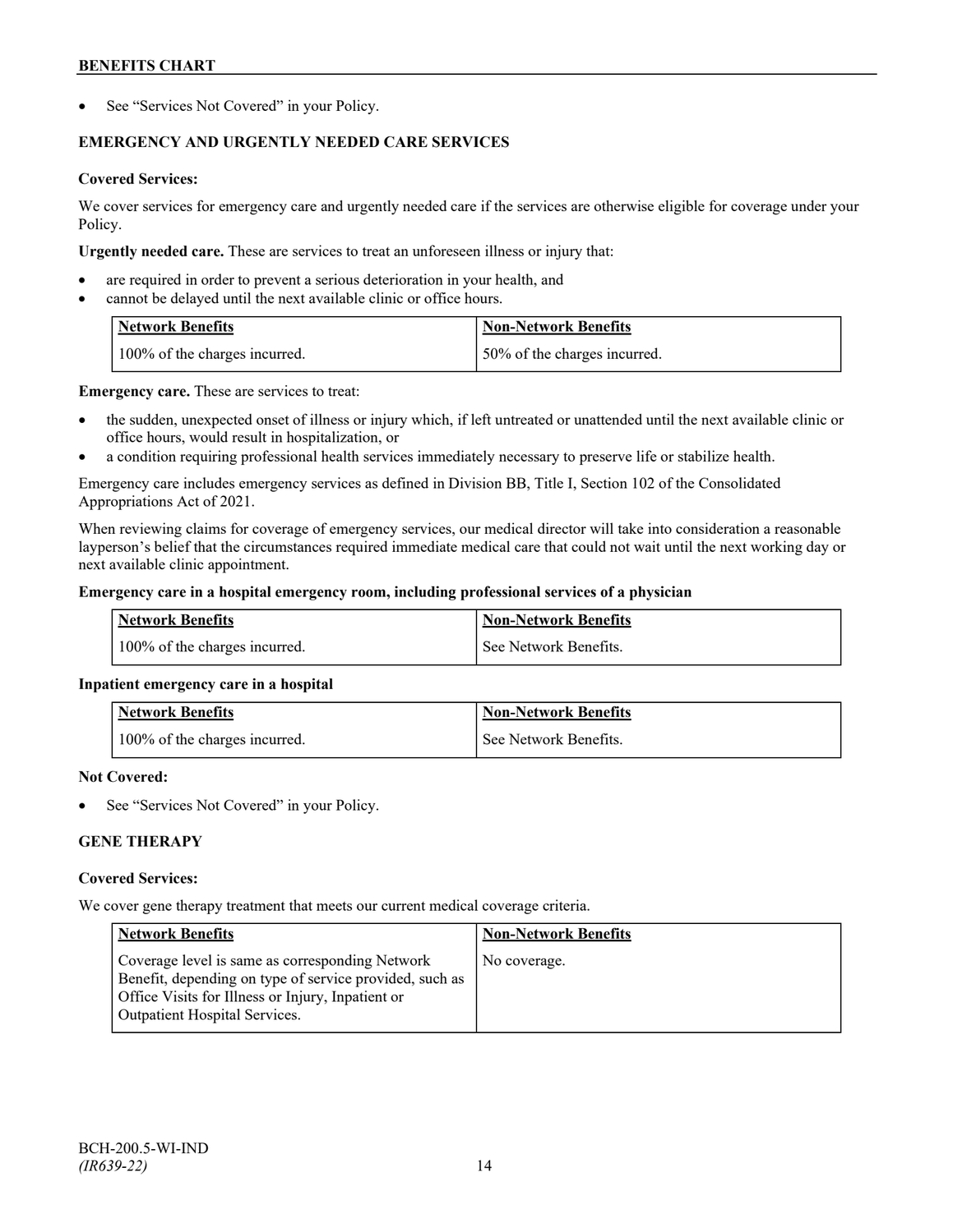### **Limitations:**

- Gene therapy must be provided by a designated provider.
- Specific types of gene therapy are Limited to therapies and conditions specified in our medical coverage criteria.

### **Not Covered:**

See "Services Not Covered" in your Policy.

# **HEALTH EDUCATION**

#### **Covered Services:**

We cover education for preventive services and education for the management of chronic health problems (such as diabetes).

| <b>Network Benefits</b>                                     | <b>Non-Network Benefits</b>  |
|-------------------------------------------------------------|------------------------------|
| 100% of the charges incurred.<br>Deductible does not apply. | 50% of the charges incurred. |

#### **Not Covered:**

See "Services Not Covered" in your Policy.

# **HOME-BASED COMPREHENSIVE HEALTH RISK ASSESSMENT**

#### **Covered Services:**

If you meet our criteria for coverage, you may qualify for our home-based comprehensive health risk assessment program. The program covers a health assessment with a designated nurse practitioner.

| <b>Network Benefits</b>                                     | <b>Non-Network Benefits</b> |
|-------------------------------------------------------------|-----------------------------|
| 100% of the charges incurred.<br>Deductible does not apply. | No coverage.                |

#### **Not Covered:**

See "Services Not Covered" in your Policy.

### **HOME HEALTH SERVICES**

#### **Covered Services:**

We cover skilled nursing services, physical therapy, occupational therapy, speech therapy, respiratory therapy and other therapeutic services, non-routine prenatal and routine postnatal well child visits (as described in our medical coverage criteria), phototherapy services for newborns, home health aide services and other eligible home health services when provided in your home, if you are homebound (i.e., unable to leave home without considerable effort due to a medical condition). Lack of transportation does not constitute homebound status. For phototherapy services for newborns and high risk prenatal services, supplies and equipment are included.

We cover total parenteral nutrition/intravenous ("TPN/IV") therapy, equipment, supplies and drugs in connection with IV therapy. IV line care kits are covered under Durable Medical Equipment.

We cover palliative care benefits. Palliative care includes symptom management, education and establishing goals of care. We waive the requirement that you be homebound for a Limited number of home visits for palliative care (as shown in this Benefits Chart), if you have a life-threatening, non-curable condition which has a prognosis of survival of two years or less. Additional palliative care visits are eligible under the home health services benefit if you are homebound and meet all other requirements defined in this section.

You do not need to be homebound to receive total parenteral nutrition/intravenous ("TPN/IV") therapy.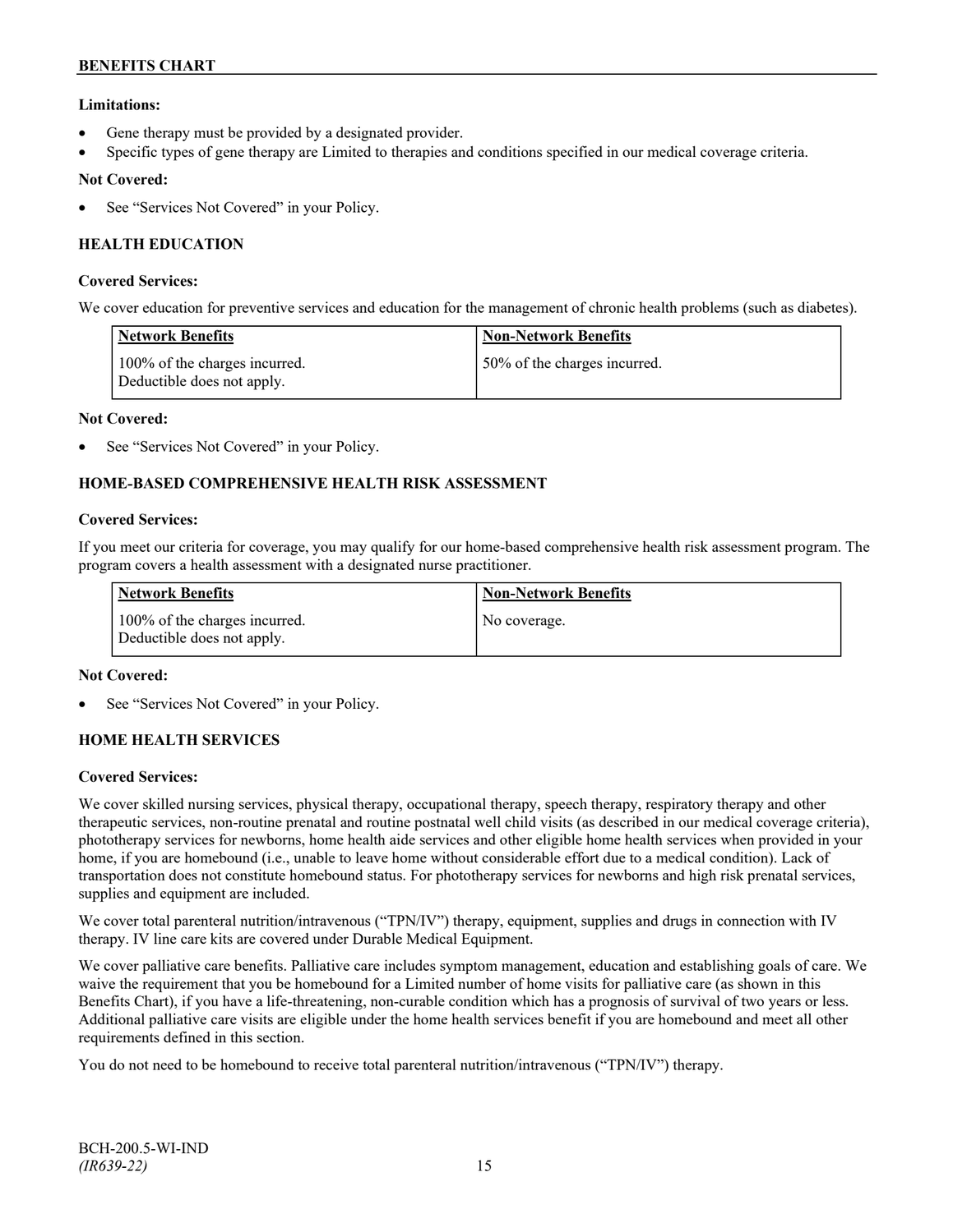Home health services are eligible and covered only when:

- medically necessary; and
- provided as rehabilitative care, terminal care or maternity care; and
- ordered by a physician, and included in the written home care plan.

### **Physical therapy, occupational therapy, speech therapy, respiratory therapy, home health aide services and palliative care**

| <b>Network Benefits</b>       | <b>Non-Network Benefits</b> |
|-------------------------------|-----------------------------|
| 100% of the charges incurred. | No coverage.                |

#### **TPN/IV therapy, skilled nursing services, non-routine prenatal/postnatal services and phototherapy**

| Network Benefits              | Non-Network Benefits |
|-------------------------------|----------------------|
| 100% of the charges incurred. | No coverage.         |

Each 24-hour visit (or shifts up to 24-hour visits) equals one visit and counts toward the Maximum visits for all other services shown below. Any visit that lasts less than 24 hours regardless of the length of the visit, will count as one visit toward the Maximum visits for all other services shown below. All visits must be medically necessary and benefit eligible.

#### **Routine postnatal well child visits**

| Network Benefits                                            | <b>Non-Network Benefits</b>  |
|-------------------------------------------------------------|------------------------------|
| 100% of the charges incurred.<br>Deductible does not apply. | 50% of the charges incurred. |

#### **Maximum visits for palliative care:**

If you are eligible to receive palliative care in the home and you are not homebound, there is a maximum of 12 visits per calendar year.

### **Maximum visits for all services other than palliative care:**

| <b>Network Benefits</b>      | <b>Non-Network Benefits</b> |
|------------------------------|-----------------------------|
| 60 visits per calendar year. | No coverage.                |

The routine postnatal well child visits do not count toward the visit limit.

### **Limitations:**

- Home health services are not provided as a substitute for a primary caregiver in the home or as relief (respite) for a primary caregiver in the home. We will not reimburse family members or residents in your home for the above services.
- A service shall not be considered a skilled nursing service merely because it is performed by, or under the direct supervision of, a licensed nurse. Where a service (such as tracheotomy suctioning or ventilator monitoring) or like services, can be safely and effectively performed by a non-medical person (or self-administered), without the direct supervision of, a licensed nurse, the service shall not be regarded as a skilled nursing service, whether or not a skilled nurse actually provides the service. The unavailability of a competent person to provide a non-skilled service shall not make it a skilled service when a skilled nurse provides it. Only the skilled nursing component of so-called "blended" services (i.e. services which include skilled and non-skilled components) are covered under this Benefits Chart.

- Home Health Services by a Non-Network provider.
- Financial or legal counseling services.
- Housekeeping or meal services in your home.
- Private duty nursing services.
- Services provided by a family member or enrollee, or a resident in the enrollee's home.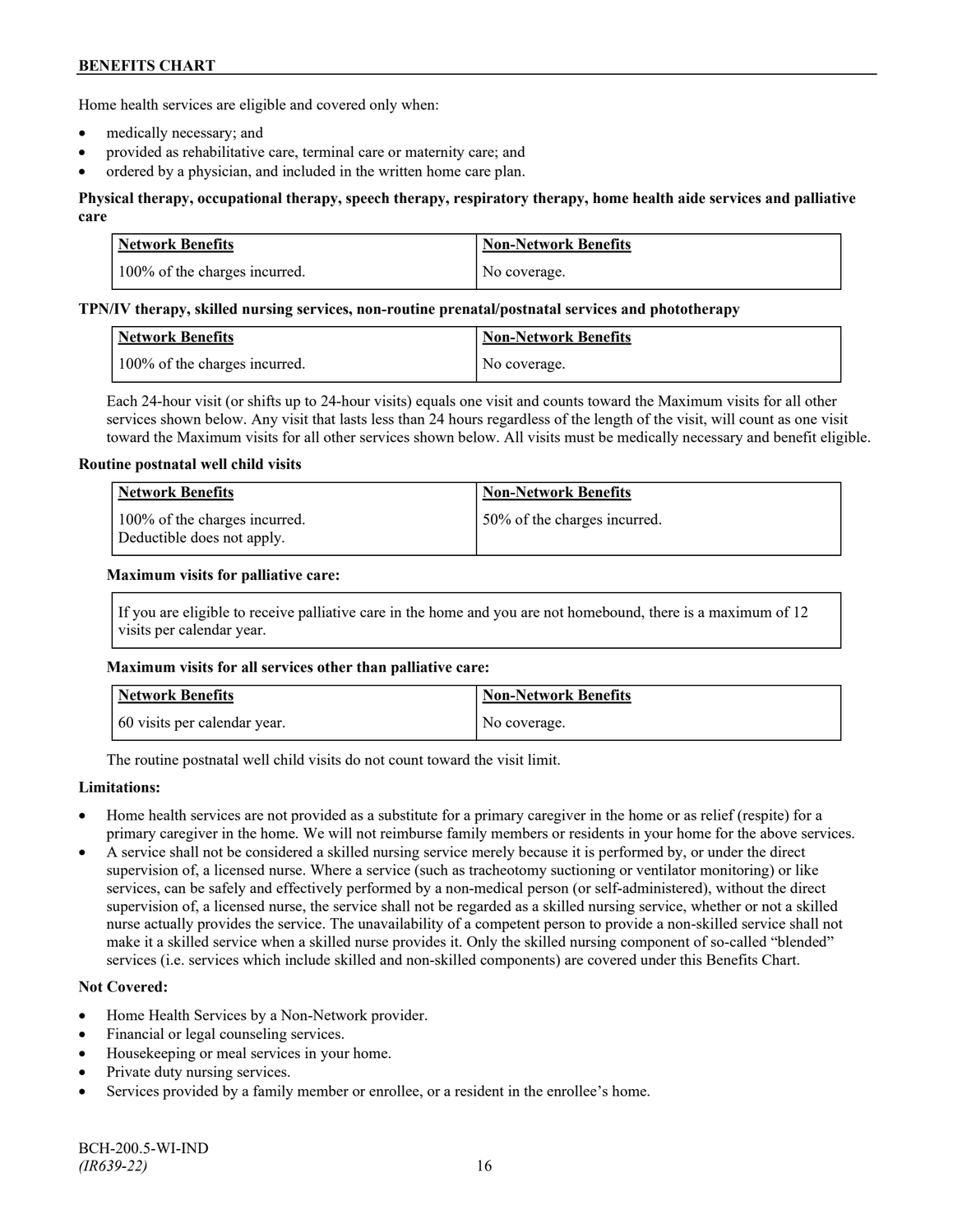- Vocational rehabilitation and recreational or educational therapy. Recreation therapy is therapy provided solely for the purpose of recreation, including, but not Limited to: (a) requests for physical therapy or occupational therapy to improve athletic ability, and (b) braces or guards to prevent sports injuries.
- See "Services Not Covered" in your Policy.

# **HOME HOSPICE SERVICES**

#### **Applicable Definitions:**

**Part-time.** This is up to two hours of service per day, more than two hours is considered continuous care.

**Continuous Care.** This is from two to twelve hours of service per day provided by a registered nurse, licensed practical nurse, or home health aide, during a period of crisis in order to maintain a terminally ill patient at home.

**Appropriate Facility.** This is a nursing home, hospice residence, or other inpatient facility.

**Custodial Care Related to Hospice Services.** This means providing assistance in the activities of daily living and the care needed by a terminally ill patient which can be provided by primary caregiver (i.e., family member or friend) who is responsible for the patient's home care.

### **Covered Services:**

**Home hospice program:** We cover the services described below if you are terminally ill and accepted as a home hospice program participant. You must meet the eligibility requirements of the program, and elect to receive services through the home hospice program. The services will be provided in your home, with inpatient care available when medically necessary as described below. If you elect to receive hospice services, you do so in lieu of curative treatment for your terminal illness for the period you are enrolled in the home hospice program.

**Eligibility:** In order to be eligible to be enrolled in the home hospice program, you must: (1) be a terminally ill patient (prognosis of six months or less); (2) have chosen a palliative treatment focus (i.e., emphasizing comfort and supportive services rather than treatment attempting to cure the disease or condition); and (3) continue to meet the terminally ill prognosis as reviewed by our medical director or his or her designee over the course of care. You may withdraw from the home hospice program at any time.

**Eligible services:** Hospice services include the following services provided in accordance with an approved hospice treatment plan:

- Home Health Services:
	- o Part-time care provided in your home by an interdisciplinary hospice team (which may include a physician, nurse, social worker, and spiritual counselor) and medically necessary home health services are covered.
	- o One or more periods of continuous care in your home or in a setting which provides day care for pain or symptom management, when medically necessary, will be covered.
- Inpatient Services: We cover medically necessary inpatient services.
- Other Services:
	- o Respite care is covered for care in your home or in an appropriate facility, to give your primary caregivers (i.e., family members or friends) rest and/or relief when necessary in order to maintain a terminally ill patient at home*.*
	- o Medically necessary medications for pain and symptom management.
	- o Semi-electric hospital beds and other durable medical equipment are covered.
	- o Emergency and non-emergency care is covered.

| <b>Network Benefits</b>       | <b>Non-Network Benefits</b> |
|-------------------------------|-----------------------------|
| 100% of the charges incurred. | No coverage.                |

Respite care is Limited to 5 days per episode, and respite care and continuous care combined are Limited to 30 days.

- Home Hospice Services by a Non-Network provider.
- Financial or legal counseling services.
- Housekeeping or meal services in your home.
- Custodial or maintenance care related to hospice services, whether provided in the home or in a nursing home.
- Any service not specifically described as covered services under this home hospice services benefits.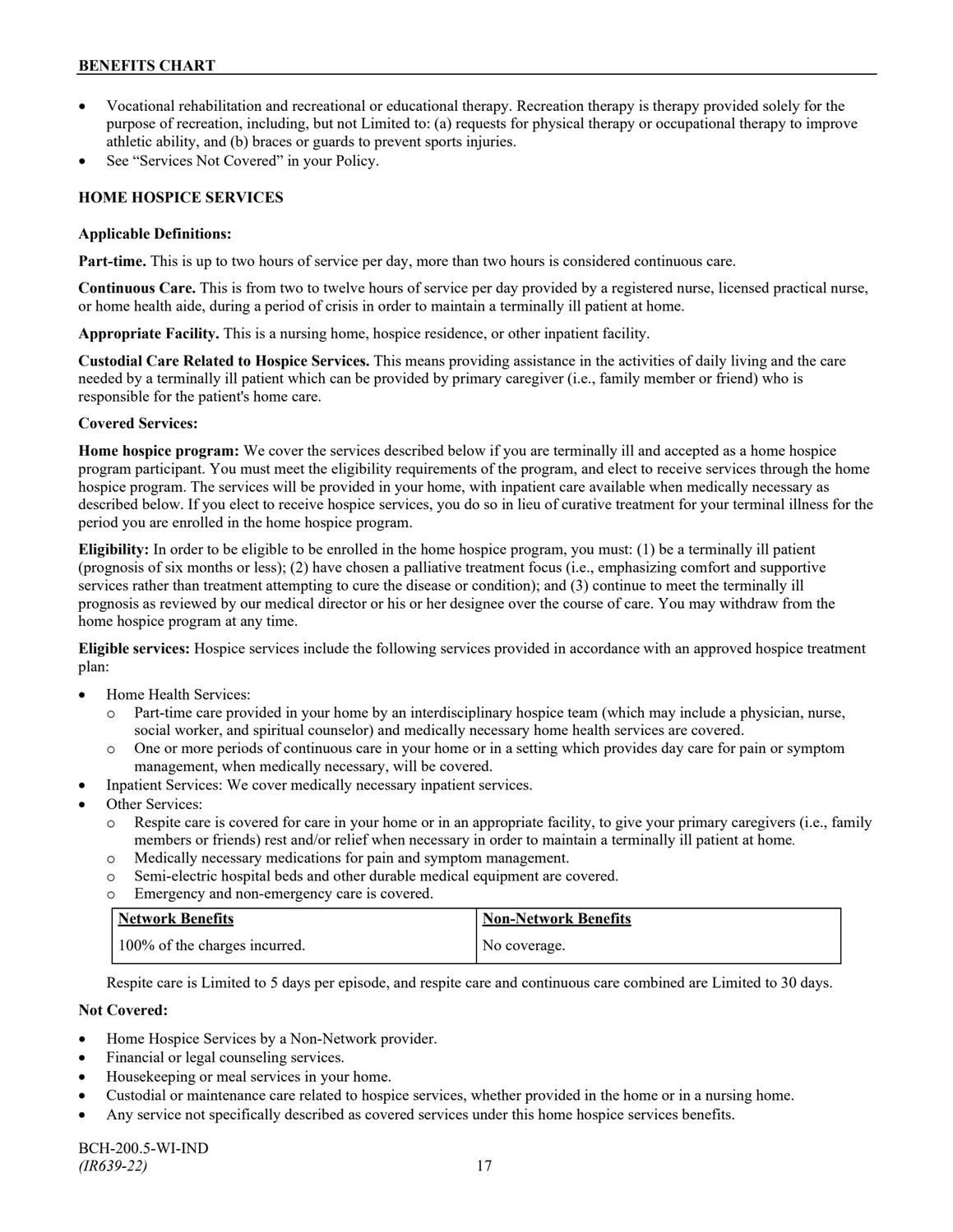- Any services provided by members of your family or residents in your home.
- See "Services Not Covered" in your Policy.

#### **HOSPITAL AND SKILLED NURSING FACILITY SERVICES**

#### **Covered Services:**

We cover services as described below.

#### **Medical or surgical hospital services**

**Inpatient hospital services:** We cover the following medical or surgical services, for the treatment of acute illness or injury, which require the level of care only provided in an acute care facility. These services must be authorized by a physician.

Inpatient hospital services include: room and board; the use of operating or maternity delivery rooms; intensive care facilities; newborn nursery facilities; general nursing care, anesthesia, laboratory and diagnostic imaging services, radiation therapy, physical therapy, prescription drugs or other medications administered during treatment, blood and blood products (unless replaced), and blood derivatives, and other diagnostic or treatment related hospital services; physician and other professional medical and surgical services provided while in the hospital, including gender confirmation surgery that meets medical coverage criteria.

We cover, following a vaginal delivery, a minimum of 48 hours of inpatient care for the mother and newborn child. We cover, following a caesarean section delivery, a minimum of 96 hours of inpatient care for the mother and newborn child.

Health insurance issuers generally may not, under Federal law, restrict benefits for any hospital length of stay in connection with childbirth for the mother of newborn child to less than 48 hours following a vaginal delivery, or less than 96 hours following a caesarean section. However, Federal law generally does not prohibit the mother's or newborn's attending provider, after consulting with the mother, from discharging the mother or her newborn earlier than 48 hours (or 96 hours as applicable). In any case plans and issuers may not, under Federal law, require that a provider obtain authorization from the plan or the insurance issuer for prescribing a length of stay not in excess of 48 hours (or 96 hours).

| Network Benefits              | <b>Non-Network Benefits</b>  |
|-------------------------------|------------------------------|
| 100% of the charges incurred. | 50% of the charges incurred. |

Each Insured's admission or confinement, including that of a newborn child, is separate and distinct from the admission or confinement of any other Insured.

**Outpatient hospital, ambulatory care or surgical facility services:** We cover the following medical and surgical services, for diagnosis or treatment of illness or injury on an outpatient basis. These services must be authorized by a physician.

Outpatient services include: use of operating rooms, maternity delivery rooms or other outpatient departments, rooms or facilities; and the following outpatient services: general nursing care, anesthesia, laboratory and diagnostic imaging services, radiation therapy, physical therapy, drugs administered during treatment, blood and blood products (unless replaced), and blood derivatives, and other diagnostic or treatment related outpatient services; physician and other professional medical and surgical services provided while an outpatient, including colonoscopies, and gender confirmation surgery that meets medical coverage criteria.

To see the benefit level for diagnostic imaging services, laboratory services and physical therapy, see benefits under Diagnostic Imaging Services, Laboratory Services and Physical Therapy in this Benefits Chart.

| Network Benefits              | <b>Non-Network Benefits</b>  |
|-------------------------------|------------------------------|
| 100% of the charges incurred. | 50% of the charges incurred. |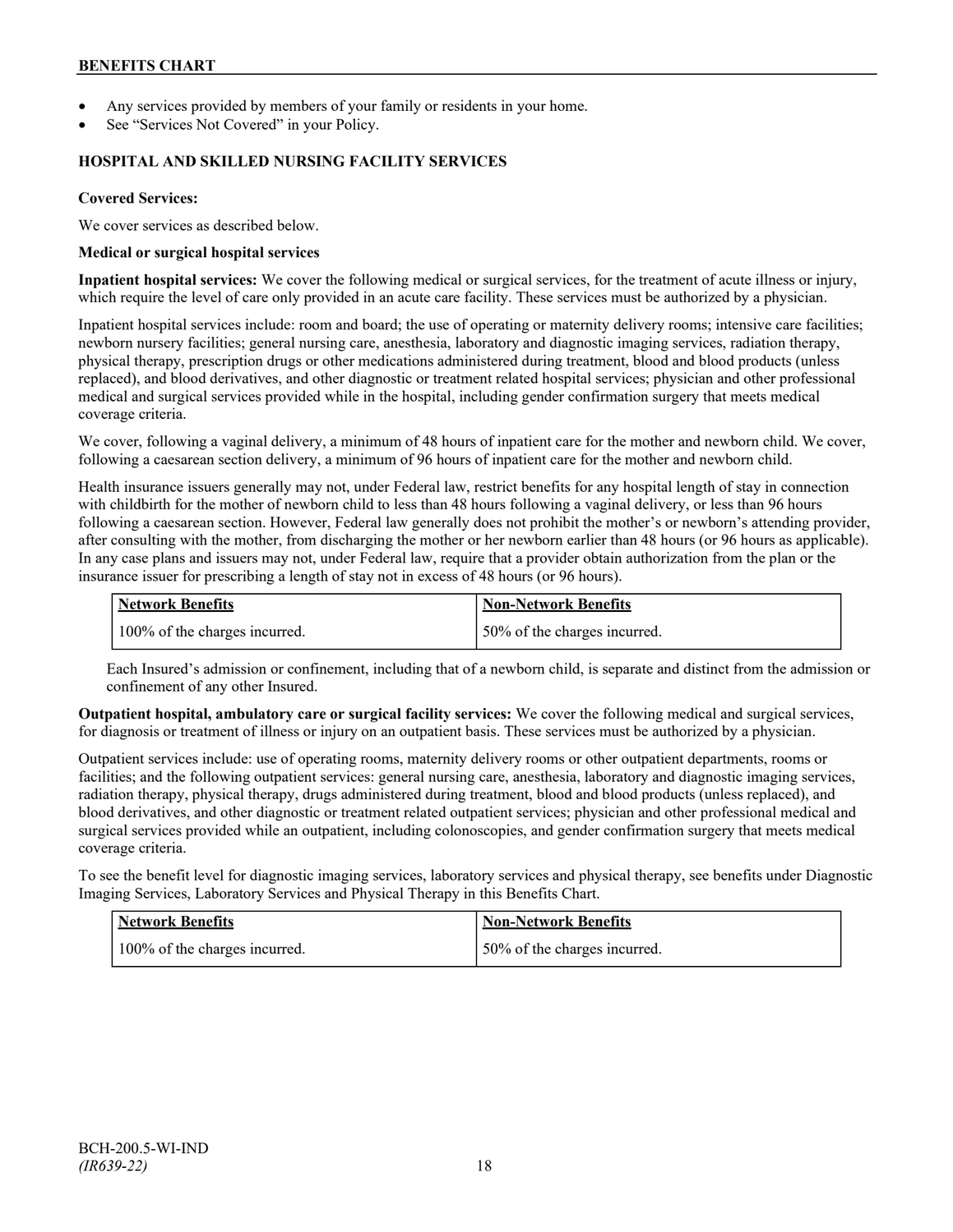**Skilled nursing facility care:** We cover room and board, daily skilled nursing and related ancillary services for post-acute treatment and rehabilitative care of illness or injury that meets medical coverage criteria.

| <b>Network Benefits</b>                      | <b>Non-Network Benefits</b>                  |
|----------------------------------------------|----------------------------------------------|
| 100% of the charges incurred.                | 50% of the charges incurred.                 |
| Limited to a 30 day maximum per confinement. | Limited to a 30 day maximum per confinement. |

Each day of services provided under the Network Benefits and Non-Network Benefits, combined, applies toward the maximum shown above.

#### **Not Covered:**

- Services for items for personal convenience, such as television rental, are not covered.
- See "Services Not Covered" in your Policy.

### **INFERTILITY DIAGNOSIS**

#### **Covered Services:**

We cover the diagnosis of infertility. These services include diagnostic procedures and tests provided in connection with an infertility evaluation, office visits and consultations to diagnose infertility.

| Network Benefits              | <b>Non-Network Benefits</b>  |
|-------------------------------|------------------------------|
| 100% of the charges incurred. | 50% of the charges incurred. |

Coverage is Limited to office visits and consultations to diagnose infertility. Treatment is not covered.

### **Not Covered:**

- Infertility/fertility treatment, including, but not limited to, office visits, laboratory services, diagnostic imaging services, and fertility drugs, reversal of sterilization, and sperm, ova or embryo acquisition, retrieval or storage; however, we do cover office visits and consultations to diagnose infertility.
- Services related to the establishment of surrogate pregnancy and fees for a surrogate. However, pregnancy and maternity services are covered for an Insured under this Benefits Chart, including a surrogate pregnancy.
- See "Services Not Covered" in your Policy.

### **LABORATORY SERVICES**

#### **Covered Services:**

We cover laboratory tests when ordered by a provider and provided in a clinic or outpatient hospital facility. This includes blood tests to detect lead exposure in children between the ages of 6 months and 72 months.

To see the benefit level for inpatient hospital or skilled nursing facility services, see benefits under Inpatient Hospital and Skilled Nursing Facility Services in this Benefits Chart.

**Prostate-specific antigen (PSA) testing.** We cover prostate cancer screening for men 40 years of age or over who are symptomatic or in a high-risk category and for all men 50 years of age or older.

| Network Benefits              | <b>Non-Network Benefits</b>  |
|-------------------------------|------------------------------|
| 100% of the charges incurred. | 50% of the charges incurred. |

#### **All other laboratory services**

#### **Services for illness or injury**

| <b>Network Benefits</b>       | <b>Non-Network Benefits</b>  |
|-------------------------------|------------------------------|
| 100% of the charges incurred. | 50% of the charges incurred. |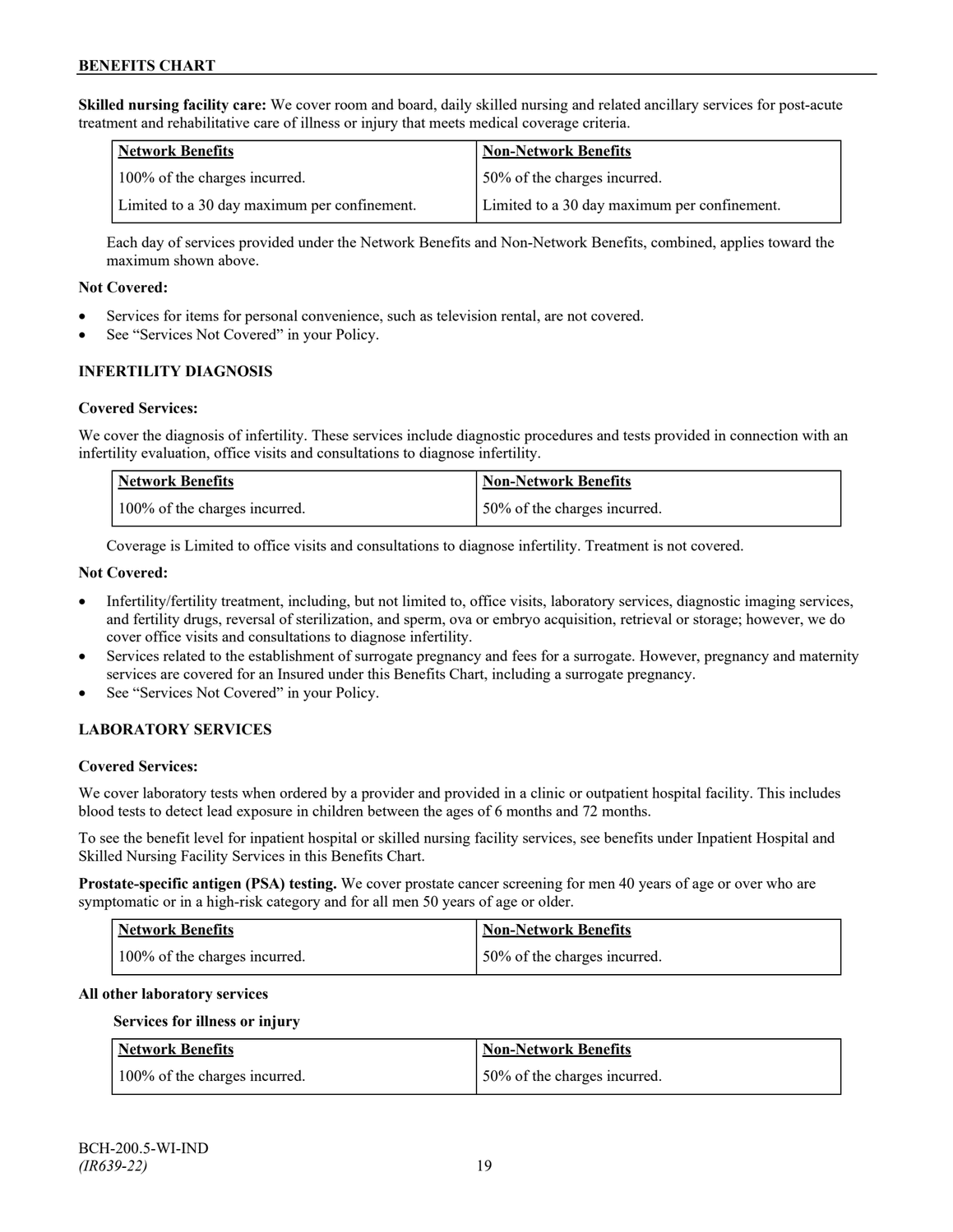### **Preventive services**

Laboratory services associated with preventive services are covered at the benefit level shown in the "Preventive Services" section of this Benefits Chart.

#### **Not Covered:**

See "Services Not Covered" in your Policy.

### **MASTECTOMY RECONSTRUCTION BENEFIT**

#### **Covered Services:**

We cover reconstruction of the breast on which the mastectomy has been performed; surgery and reconstruction of the other breast to produce symmetrical appearance, and prostheses and physical complications of all stages of mastectomy, including lymphedemas.

| <b>Network Benefits</b>                               | <b>Non-Network Benefits</b>                           |
|-------------------------------------------------------|-------------------------------------------------------|
| Coverage level is same as corresponding Network       | Coverage level is same as corresponding Non-Network   |
| Benefits, depending on type of service provided, such | Benefits, depending on type of service provided, such |
| as Office Visits for Illness or Injury, Inpatient or  | as Office Visits for Illness or Injury, Inpatient or  |
| <b>Outpatient Hospital Services.</b>                  | Outpatient Hospital Services.                         |

#### **Not Covered:**

See "Services Not Covered" in your Policy.

### **MEDICATION THERAPY DISEASE MANAGEMENT PROGRAM**

#### **Covered Services:**

If you meet our criteria for coverage, you may qualify for our Medication Therapy Disease Management Program.

The program covers consultations with a designated Network pharmacist.

Covered services are based on established medical policies, which are subject to periodic review and modification by the medical directors. These medical policies (medical coverage criteria) are available by calling Member Services, or logging on to your "*my*HealthPartners" account at [healthpartners.com.](http://www.healthpartners.com/)

| <b>Network Benefits</b>                                     | <b>Non-Network Benefits</b> |
|-------------------------------------------------------------|-----------------------------|
| 100% of the charges incurred.<br>Deductible does not apply. | No coverage.                |

#### **Not Covered:**

See "Services Not Covered" in your Policy.

### **OFFICE VISITS FOR ILLNESS OR INJURY**

#### **Covered Services:**

We cover the following when medically necessary: professional medical and surgical services and related supplies, including biofeedback, of physicians and other health care providers; blood and blood products (unless replaced) and blood derivatives.

We cover diagnosis and treatment of illness or injury to the eyes. Where contact or eye glass lenses are prescribed as medically necessary for the post-operative treatment of cataracts or for the treatment of aphakia, acute or chronic corneal pathology or keratoconus, we cover the initial evaluation, lenses and fitting. Insureds must pay for lens replacement beyond the initial pair.

Services received via video, e-visit or telephone are covered under the "Telehealth/Telemedicine Services" section.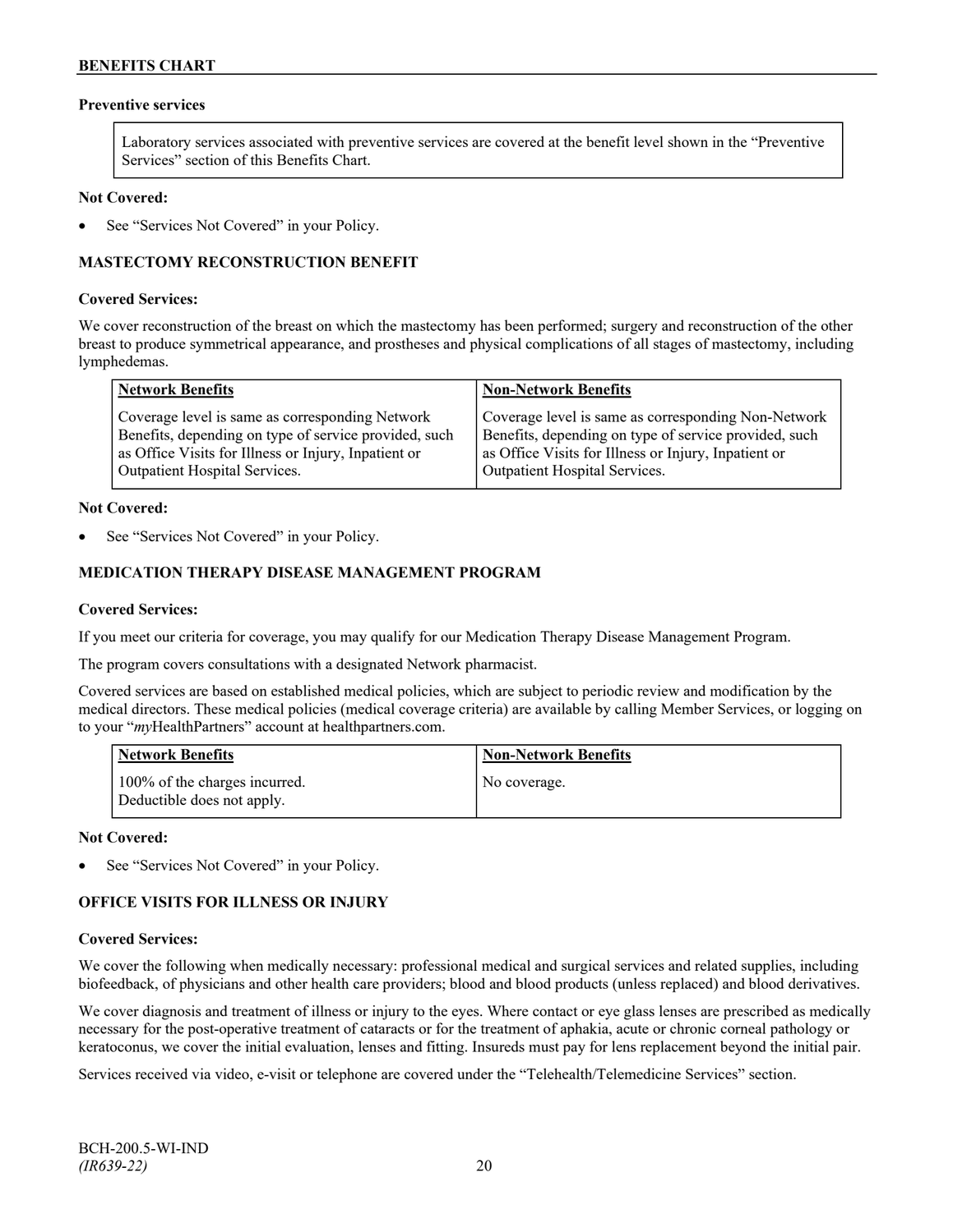### **Office visits**

| Network Benefits              | <b>Non-Network Benefits</b>  |
|-------------------------------|------------------------------|
| 100% of the charges incurred. | 50% of the charges incurred. |

#### **Convenience clinics**

| <b>Network Benefits</b>       | <b>Non-Network Benefits</b>  |
|-------------------------------|------------------------------|
| 100% of the charges incurred. | 50% of the charges incurred. |

# **Injections administered in a physician's office, other than immunizations**

### **Allergy injections**

| <b>Network Benefits</b>       | <b>Non-Network Benefits</b>  |
|-------------------------------|------------------------------|
| 100% of the charges incurred. | 50% of the charges incurred. |

### **All other injections**

| <b>Network Benefits</b>       | Non-Network Benefits          |
|-------------------------------|-------------------------------|
| 100% of the charges incurred. | 150% of the charges incurred. |

### **Not Covered:**

- Court ordered treatment, except as described in this Benefits Chart. Any resulting court ordered treatment for mental health services will be subject to the Policy's requirement for medical necessity.
- See "Services Not Covered" in your Policy.

# **PEDIATRIC EYEWEAR**

### **Covered Services:**

We cover pediatric eyewear for children.

Routine eye exams are covered under the "Preventive Services" section.

| <b>Network Benefits</b>       | <b>Non-Network Benefits</b> |
|-------------------------------|-----------------------------|
| 100% of the charges incurred. | No coverage.                |

### **Limitations:**

- Coverage under this provision will continue until the end of the month in which the child turns 19.
- Limited to one of the following per calendar year:
	- o one pair of eyeglasses including one set of prescription lenses, frames from the designated eyewear collection, and anti scratch coating; or
	- o one pair of non-disposable contact lenses; or
	- o a one year supply of disposable contact lenses.
- Contact lens fittings are limited to two per calendar year.

- Frames that are not included in the designated eyewear collection are not covered. However, one pair of lenses will be covered if a member chooses frames outside the designated eyewear collection.
- More than one pair of lenses or frames or non-disposable contacts per calendar year, regardless of the reason. This includes replacement of eyeglasses or contact lenses due to loss, breakage, theft, or change in prescription.
- Safety glasses or goggles for sports or vocational reasons.
- Upgrades including, but not limited to, UV protection and no-line multifocal lenses.
- See "Services Not Covered" in your Policy.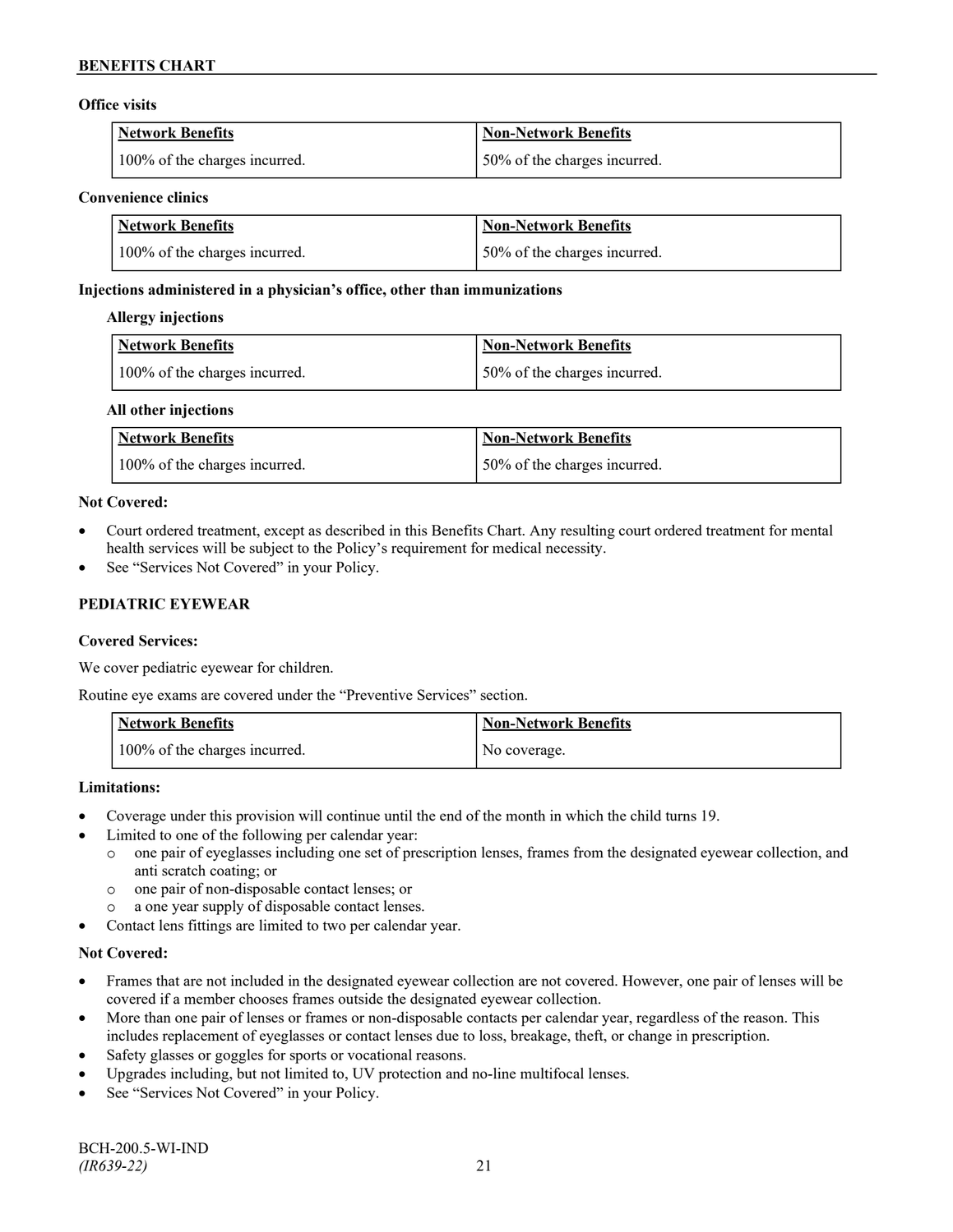# **PHYSICAL THERAPY, OCCUPATIONAL THERAPY, SPEECH THERAPY AND OTHER SPECIFIED THERAPIES**

### **Covered Services:**

We cover the following physical therapy, occupational therapy and speech therapy services:

- Medically necessary rehabilitative care to correct the effects of illness or injury.
- Habilitative services rendered for congenital, developmental or medical conditions which have significantly Limited the successful initiation of normal speech and normal motor development.

Massage therapy which is performed in conjunction with other treatment/modalities by a physical or occupational therapist, is part of a prescribed treatment plan and is not billed separately is covered.

We cover services provided in a clinic. We also cover physical therapy provided in an outpatient hospital facility. To see the benefit level for inpatient hospital or skilled nursing facility services, see benefits under "Inpatient Hospital and Skilled Nursing Facility Services".

#### **Rehabilitative care**

| <b>Network Benefits</b>                                                                       | <b>Non-Network Benefits</b>                                                                   |
|-----------------------------------------------------------------------------------------------|-----------------------------------------------------------------------------------------------|
| 100% of the charges incurred.                                                                 | 50% of the charges incurred.                                                                  |
| Physical, Occupational and Speech Therapy are<br>Limited to 20 visits each per calendar year. | Physical, Occupational and Speech Therapy are<br>Limited to 20 visits each per calendar year. |

In addition to the services provided above, we cover a minimum of:

- 20 visits per calendar year for pulmonary rehabilitation therapy,
- 36 visits per calendar year for cardiac rehabilitation therapy,
- 30 visits per calendar year for post-cochlear implant aural therapy,
- 20 visits per calendar year for cognitive rehabilitation therapy.

The maximum number of visits are combined for Network Benefits and Non-Network Benefits.

#### **Habilitative care**

| <b>Network Benefits</b>                                                                       | <b>Non-Network Benefits</b>                                                                   |
|-----------------------------------------------------------------------------------------------|-----------------------------------------------------------------------------------------------|
| 100% of the charges incurred.                                                                 | 50% of the charges incurred.                                                                  |
| Physical, Occupational and Speech Therapy are<br>Limited to 20 visits each per calendar year. | Physical, Occupational and Speech Therapy are<br>Limited to 20 visits each per calendar year. |

The maximum number of visits is combined for Network Benefits and Non-Network Benefits.

### **Not Covered:**

- Massage therapy for the purpose of comfort or convenience of the Insured.
- See "Services Not Covered" in your Policy.

### **PRESCRIPTION DRUG SERVICES**

#### **Covered Services:**

We cover prescription drugs and medications that can be self-administered or are administered in a physician's office.

**For Network Benefits, drugs and medications must be obtained at a network pharmacy.**

**If a copayment is required, you must pay one copayment for each 30-day supply, or portion thereof.**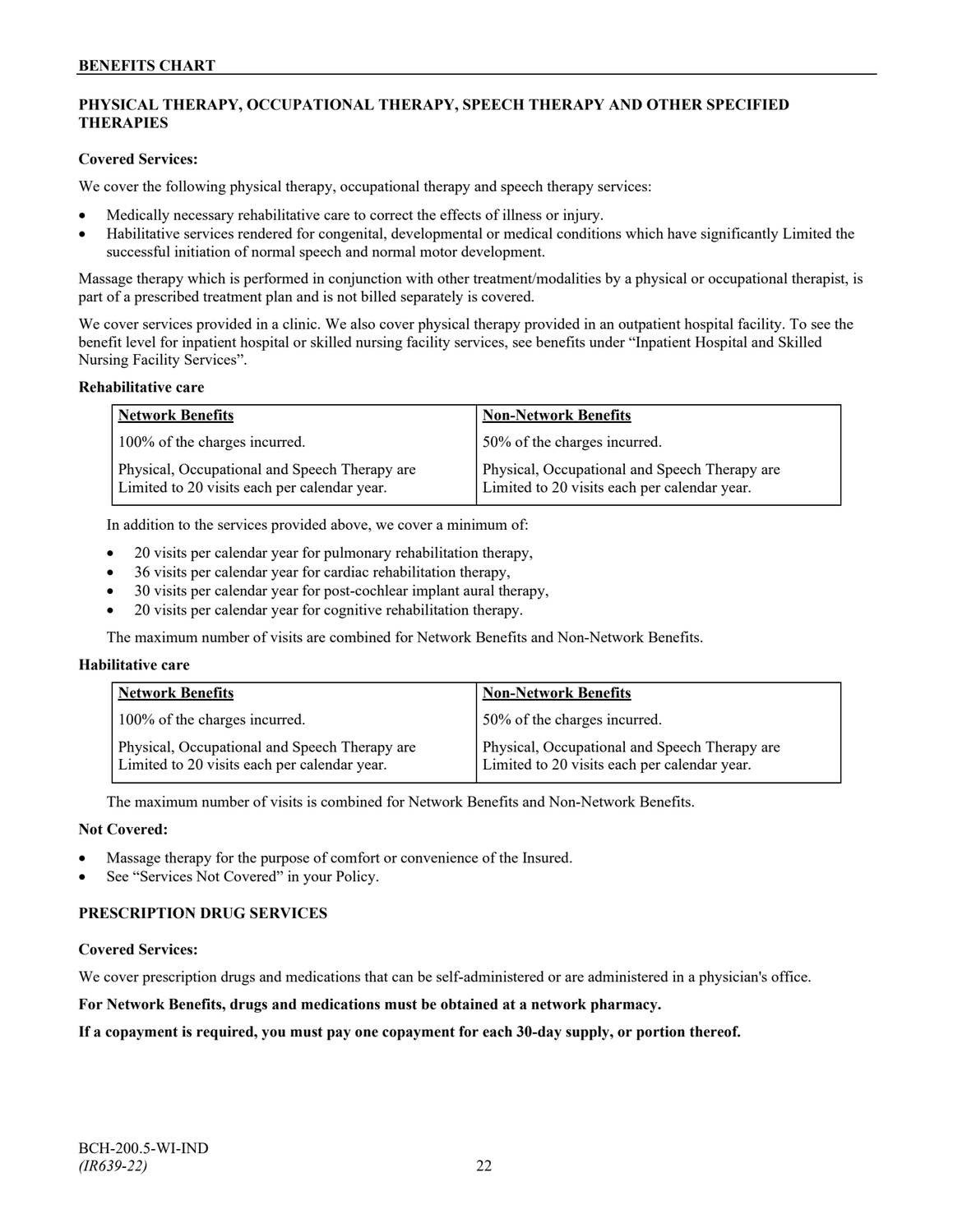# **Outpatient drugs (except as specified below)**

| <b>Network Benefits</b>                                                                                                                                                                                                                                                                                                                                                      | <b>Non-Network Benefits</b>  |
|------------------------------------------------------------------------------------------------------------------------------------------------------------------------------------------------------------------------------------------------------------------------------------------------------------------------------------------------------------------------------|------------------------------|
| 100% of the charges incurred.                                                                                                                                                                                                                                                                                                                                                | 50% of the charges incurred. |
| In no event will your cost for a formulary insulin drug<br>exceed \$25. Deductible does not apply to formulary<br>insulin drugs.                                                                                                                                                                                                                                             |                              |
| Oral chemotherapy drugs are included on the<br>Specialty Drug List. However, you pay the applicable<br>outpatient drug benefit. As required by Wisconsin law,<br>you will not pay higher cost sharing (deductible,<br>copayment or coinsurance) for orally administered<br>chemotherapy drugs than you pay for injected or<br>intravenously administered chemotherapy drugs. |                              |

# **Mail order drugs**

| <b>Network Benefits</b>                                                                                                                                                                                                                                                                                                                                                                         | <b>Non-Network Benefits</b>                                                                                |
|-------------------------------------------------------------------------------------------------------------------------------------------------------------------------------------------------------------------------------------------------------------------------------------------------------------------------------------------------------------------------------------------------|------------------------------------------------------------------------------------------------------------|
| For your convenience, you may also get up to a 90-day<br>supply of outpatient prescription drugs that can be self-<br>administered through the designated mail order service.<br>Outpatient drugs ordered through this service are<br>covered at the benefit percent and copayments shown in<br>Outpatient Drugs above.<br>Specialty Drugs are not available through the mail order<br>service. | Mail order drugs are only available through the<br>designated mail order service.<br>See Network Benefits. |

# **Specialty drugs that are self-administered**

| <b>Network Benefits</b>                                                                                                                                                                                                                                                                                                                                                      | <b>Non-Network Benefits</b> |
|------------------------------------------------------------------------------------------------------------------------------------------------------------------------------------------------------------------------------------------------------------------------------------------------------------------------------------------------------------------------------|-----------------------------|
| 100% of the charges incurred.                                                                                                                                                                                                                                                                                                                                                | No coverage.                |
| Oral chemotherapy drugs are included on the<br>Specialty Drug List. However, you pay the applicable<br>outpatient drug benefit. As required by Wisconsin law,<br>you will not pay higher cost sharing (deductible,<br>copayment or coinsurance) for orally administered<br>chemotherapy drugs than you pay for injected or<br>intravenously administered chemotherapy drugs. |                             |

Specialty Drugs are Limited to drugs on the Specialty Drug List and must be obtained from a designated vendor.

# **Tobacco cessation drugs are covered for all FDA approved tobacco cessation drugs**

| <b>Network Benefits</b>                                     | <b>Non-Network Benefits</b>  |
|-------------------------------------------------------------|------------------------------|
| 100% of the charges incurred.<br>Deductible does not apply. | 50% of the charges incurred. |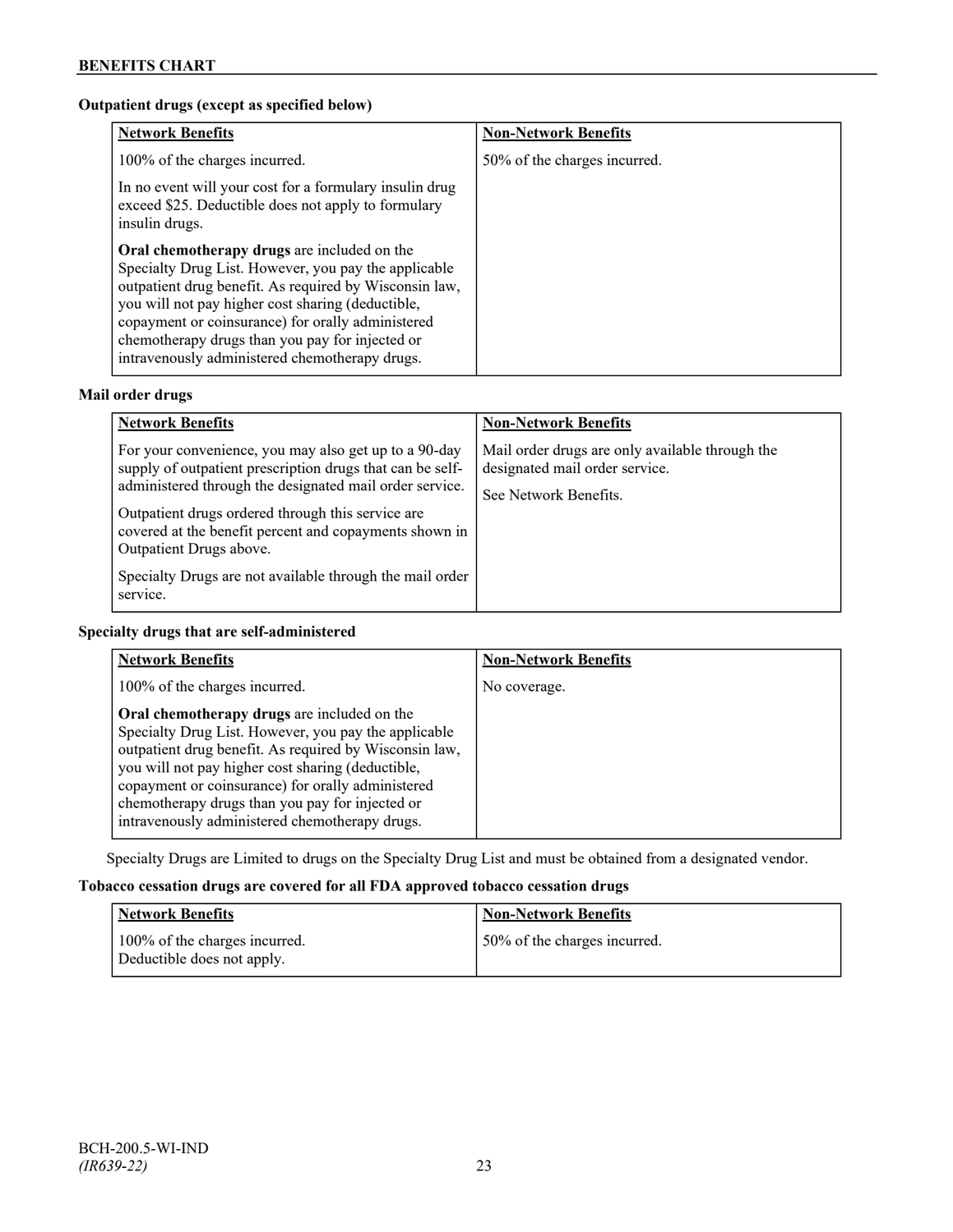## **Contraceptive drugs**

| <b>Network Benefits</b>                                                                                                                                         | <b>Non-Network Benefits</b>  |
|-----------------------------------------------------------------------------------------------------------------------------------------------------------------|------------------------------|
| 100% of the charges incurred for formulary drugs.<br>Deductible does not apply.                                                                                 | 50% of the charges incurred. |
| If a physician requests that a Non-Formulary<br>contraceptive drug be dispensed as written, the drug<br>will be covered at 100%, not subject to the deductible. |                              |

**ACA preventive medications.** We cover preventive medications currently recommended by USPSTF with an A or B rating if they are prescribed by your medical provider and they are listed on our Commercial ACA Preventive Drug List. Preventive medications are subject to periodic review and modification. Changes would be effective in accordance with the federal rules and reflected in our current medical coverage criteria for preventive care services.

| <b>Network Benefits</b>                                     | <b>Non-Network Benefits</b>  |
|-------------------------------------------------------------|------------------------------|
| 100% of the charges incurred.<br>Deductible does not apply. | 50% of the charges incurred. |

### **Limitations:**

- Certain drugs may require prior authorization as indicated on the Formulary. HealthPartners may require prior authorization for the drug and also the site where the drug will be provided. Certain drugs are subject to our utilization review process and quantity limits.
- Certain non-formulary drugs require prior authorization. In addition, certain drugs may be subject to any quantity limits applied as part of our trial program. The trial drug program applies to new prescriptions for certain drugs which have high toxicity, low tolerance, high costs and/or high potential for waste. Trial drugs are indicated on the formulary and/or the Specialty Drug List. Your first fill of a trial drug may be limited to less than a month supply. If the drug is well tolerated and effective, you will receive the remainder of your first month supply.
- If an Insured requests a brand name drug when there is a generic equivalent, the brand name drug will be covered up to the charge that would apply to the generic drug, minus any required copayment. If a physician requests that a brand name drug be dispensed as written, and we determine the brand name drug is medically necessary, the drug will be paid at the brand name drug benefit.
- We may require Insureds to try over-the-counter (OTC) drug alternatives before approving more costly formulary prescription drugs.
- Unless otherwise specified in the Prescription Drug Services section, you may receive up to a 30-day supply per prescription.
- New prescriptions to treat certain chronic conditions are Limited to a 30-day supply.
- A 90-day supply will be covered and dispensed only at pharmacies that participate in our extended day supply program.
- No more than a 30-day supply of Specialty Drugs will be covered and dispensed at a time unless it's a manufacturer supplied drug that cannot be split that supplies the Insured with more than a 30-day supply.

- Replacement of prescription drugs, medications, equipment and supplies due to loss, damage or theft.
- Nonprescription (over-the-counter) drugs or medications, including, but not Limited to, vitamins, supplements, homeopathic remedies, and non-FDA approved drugs, unless listed on the Formulary and prescribed by a physician or legally authorized health care provider under applicable state and federal law. This exclusion does not include over-thecounter contraceptives for women as allowed under the Affordable Care Act when the Insured obtains a prescription for the item. In addition, if the Insured obtains a prescription, this exclusion does not include aspirin to prevent cardiovascular disease for men and women of certain ages; folic acid supplements for women who may become pregnant; fluoride chemoprevention supplements for children without fluoride in their water source; and iron supplements for children ages 6-12 months who are at risk for anemia.
- All drugs for the treatment of sexual dysfunction.
- All drugs for the treatment of growth deficiency.
- Fertility drugs.
- Medical cannabis.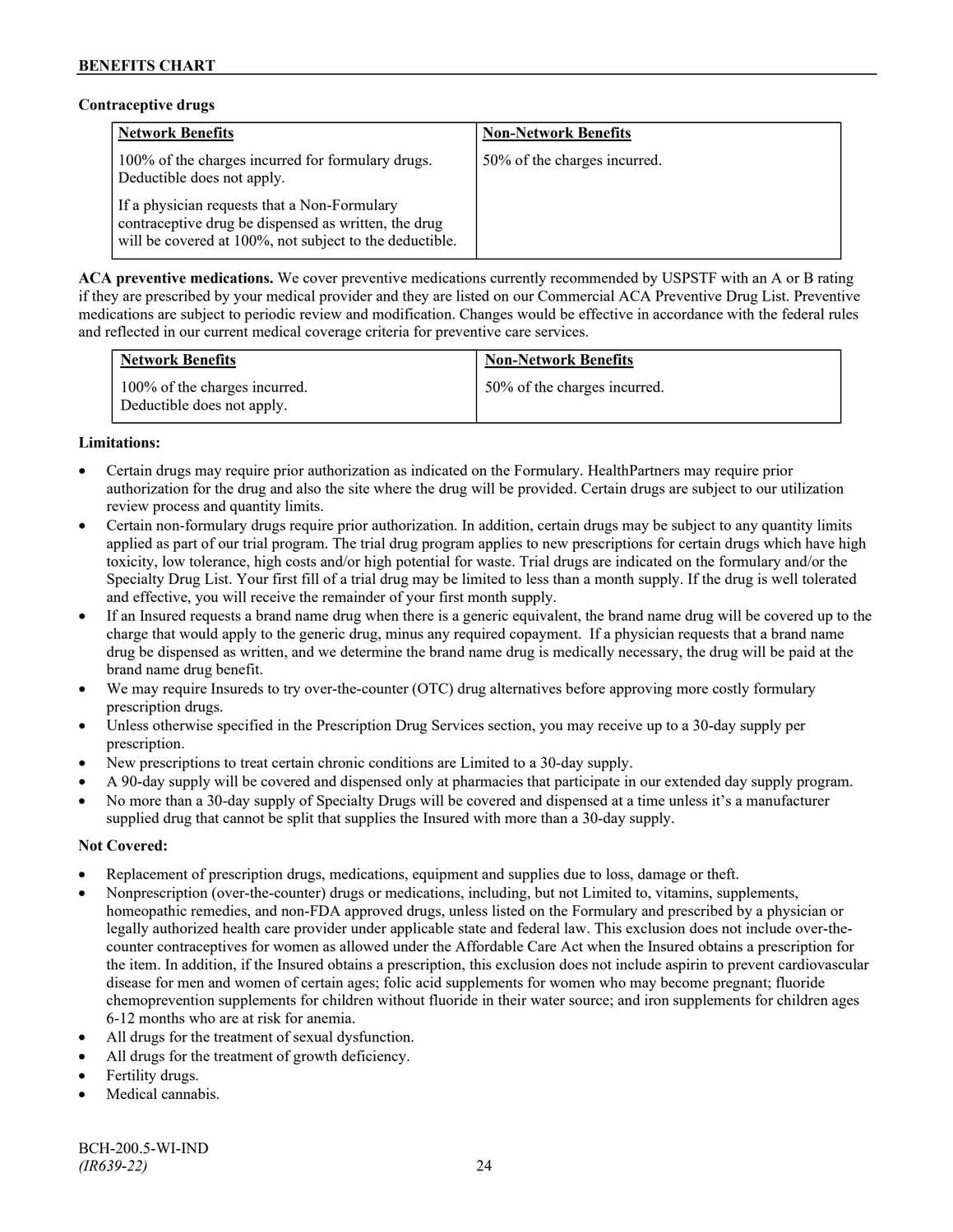- Drugs on the Excluded Drug List. The Excluded Drug List includes select drugs within a therapy class that are not eligible for coverage. This includes drugs that may be excluded for certain indications. The Excluded Drug List is available at [healthpartners.com.](http://www.healthpartners.com/)
- Drugs that are newly approved by the FDA until they are reviewed and approved by HealthPartners Pharmacy and Therapeutics Committee.
- Medical devices approved by the FDA will not be covered under the Prescription Drug Services section unless they are on our formulary. Covered medical devices are generally submitted and reimbursed under your medical benefits.
- See "Services Not Covered" in your Policy.

### **PREVENTIVE SERVICES**

### **Applicable Definitions:**

**Routine Preventive Services** are routine healthcare services that include screenings, check-ups and counseling to prevent illness, disease or other health problems before symptoms occur.

**Diagnostic Services** are services to help a provider understand your symptoms, diagnose illness and decide what treatment may be needed. They may be the same services that are listed as preventive services, but they are being used as diagnostic services. Your provider will determine if these services are preventive or diagnostic. These services are not preventive if received as part of a visit to diagnose, manage or maintain an acute or chronic medical condition, illness or injury. When that occurs, unless otherwise indicated below, standard deductibles, copayments or coinsurance apply.

#### **Covered Services:**

We cover preventive services that meet any of the requirements under the Affordable Care Act (ACA) shown in the bulleted items below. These preventive services are covered at 100% under the Network Benefits with no deductible, copayments or coinsurance. (If a preventive service is not required by the ACA and it is covered at a lower benefit level, it will be specified below.) Preventive benefits mandated under the ACA are subject to periodic review and modification. Changes would be effective in accordance with the federal rules. Preventive services mandated by the ACA include:

- Evidence-based items or services that have in effect a rating of A or B in the current recommendations of the United States Preventive Services Task Force with respect to the individual;
- Immunizations for routine use in children, adolescents, and adults that have in effect a recommendation from the Advisory Committee on Immunization Practices of the Centers for Disease Control and Prevention with respect to the individual;
- With respect to infants, children, and adolescents, evidence-informed preventive care and screenings provided for in comprehensive guidelines supported by the Health Resources and Services Administration; and
- With respect to women, preventive care and screenings provided for in comprehensive guidelines supported by the Health Resources and Services Administration.

Covered services are based on established medical policies, which are subject to periodic review and modification by the medical directors. These medical policies (medical coverage criteria) are available by calling Member Services, or logging on to your "*my*HealthPartners" account at [healthpartners.com.](http://www.healthpartners.com/)

#### **ACA and state mandated preventive services are covered as follows:**

**Routine health exams and periodic health assessments**. A physician or health care provider will counsel you as to how often health assessments are needed based on age, sex and health status. This includes screening and counseling for tobacco cessation and all FDA approved tobacco cessation medications including over-the-counter drugs (as shown in the Prescription Drug Services section).

| Network Benefits                                            | <b>Non-Network Benefits</b>  |
|-------------------------------------------------------------|------------------------------|
| 100% of the charges incurred.<br>Deductible does not apply. | 50% of the charges incurred. |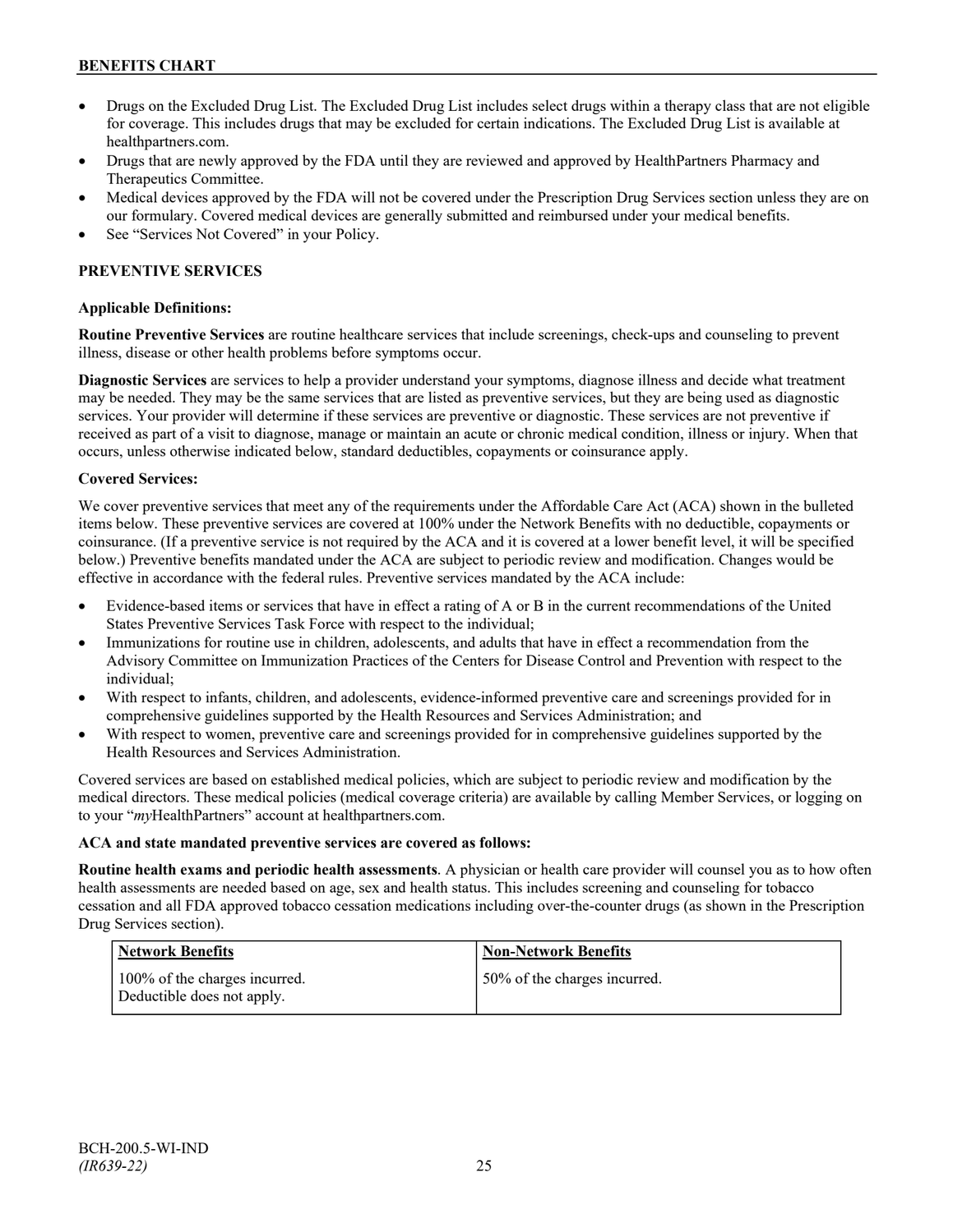**Child health supervision services.** This includes pediatric preventive services such as newborn screenings, appropriate immunizations, developmental assessments and laboratory services appropriate to the age of the child from birth to 72 months, and appropriate immunizations to age 18.

| Network Benefits                                            | <b>Non-Network Benefits</b>  |
|-------------------------------------------------------------|------------------------------|
| 100% of the charges incurred.<br>Deductible does not apply. | 50% of the charges incurred. |

#### **Routine prenatal care and exams**

| <b>Network Benefits</b>                                     | <b>Non-Network Benefits</b>   |
|-------------------------------------------------------------|-------------------------------|
| 100% of the charges incurred.<br>Deductible does not apply. | 150% of the charges incurred. |

**Routine postnatal care.** This includes health exams, assessments, education and counseling relating to the period immediately after childbirth.

| Network Benefits                                            | <b>Non-Network Benefits</b>  |
|-------------------------------------------------------------|------------------------------|
| 100% of the charges incurred.<br>Deductible does not apply. | 50% of the charges incurred. |

**Routine screening procedures for cancer.** This includes colorectal screening, digital rectal examinations and other cancer screenings recommended by the USPSTF with an A or B rating. Women's preventive health services below describe additional routine screening procedures for cancer.

| Network Benefits                                            | <b>Non-Network Benefits</b>  |
|-------------------------------------------------------------|------------------------------|
| 100% of the charges incurred.<br>Deductible does not apply. | 50% of the charges incurred. |

### **Routine eye and hearing exams for members under the age of 22**

| <b>Network Benefits</b>                                     | <b>Non-Network Benefits</b>  |
|-------------------------------------------------------------|------------------------------|
| 100% of the charges incurred.<br>Deductible does not apply. | 50% of the charges incurred. |

**Professional voluntary family planning services.** This includes services to prevent or delay a pregnancy, including counseling and education. Services must be provided by a licensed provider.

| <b>Network Benefits</b>                                     | <b>Non-Network Benefits</b>  |
|-------------------------------------------------------------|------------------------------|
| 100% of the charges incurred.<br>Deductible does not apply. | 50% of the charges incurred. |

#### **Adult immunizations**

| <b>Network Benefits</b>       | <b>Non-Network Benefits</b>   |
|-------------------------------|-------------------------------|
| 100% of the charges incurred. | 100% of the charges incurred. |
| Deductible does not apply.    | Deductible does not apply.    |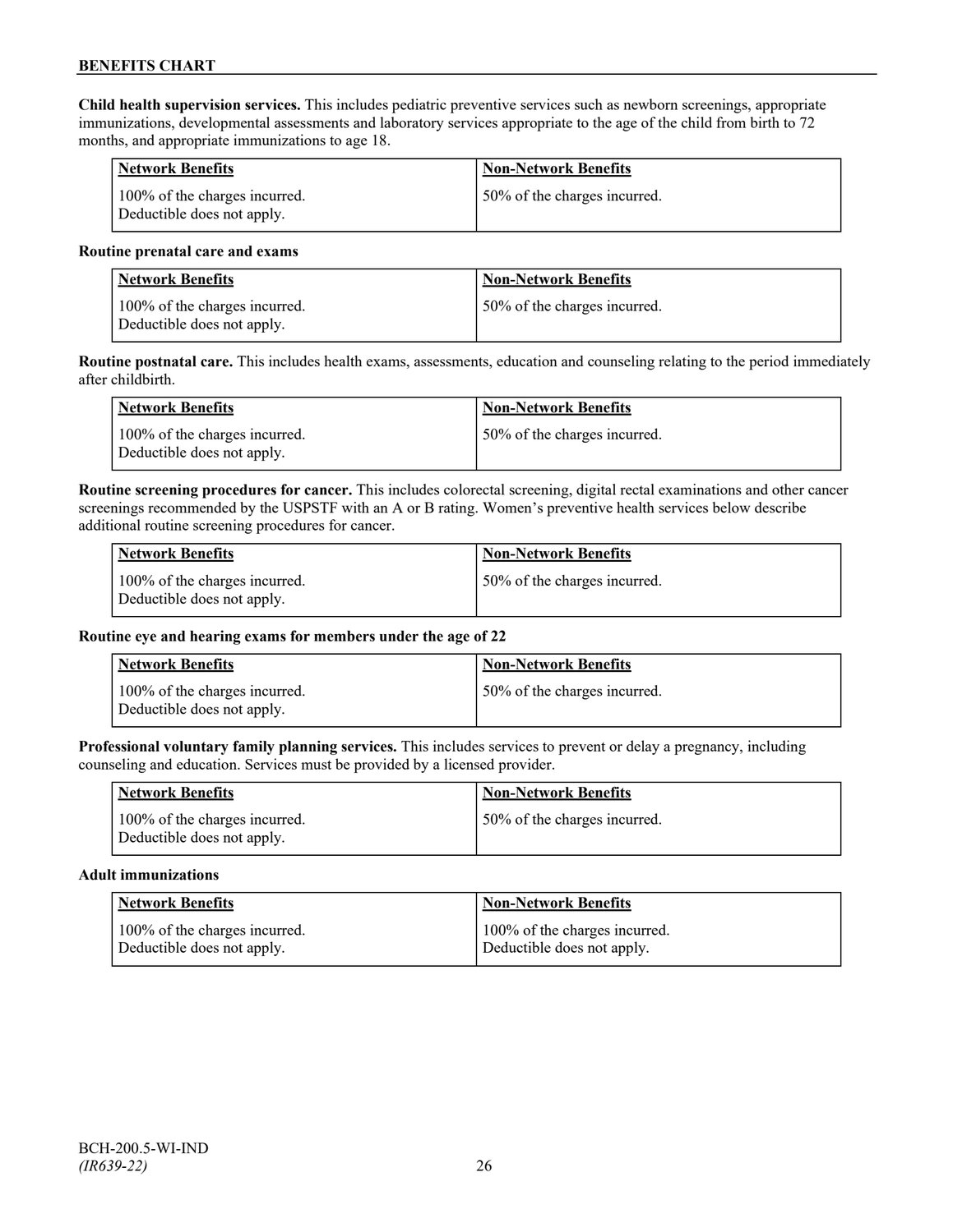**Women's preventive health services.** This includes mammograms, screenings for cervical cancer (pap smears), breast pumps, human papillomavirus (HPV) testing, counseling for sexually transmitted infections, counseling and screening for human immunodeficiency virus (HIV), and all FDA approved contraceptive methods as prescribed by a doctor, sterilization procedures, education and counseling (see the Prescription Drug Services section for coverage of oral contraceptive drugs). We also provide genetic screening for BRCA if someone in your family has the gene or you have a diagnosis of cancer.

The U.S. Preventive Services Task Force (USPSTF) recommends screening mammography, with or without clinical breast examination (CBE), every 1-2 years for women aged 40 and older. For women age 50 and older, we cover an annual mammogram.

| <b>Network Benefits</b>                                     | <b>Non-Network Benefits</b>  |
|-------------------------------------------------------------|------------------------------|
| 100% of the charges incurred.<br>Deductible does not apply. | 50% of the charges incurred. |

**Obesity screening and management.** We cover obesity screening and counseling for all ages during a routine preventive care exam. If you are age 18 or older and have a body mass index of 30 or more, we also cover intensive obesity management to help you lose weight. Your primary care doctor can coordinate these services.

| <b>Network Benefits</b>                                     | <b>Non-Network Benefits</b>  |
|-------------------------------------------------------------|------------------------------|
| 100% of the charges incurred.<br>Deductible does not apply. | 50% of the charges incurred. |

### **In addition to any ACA or state mandated preventive services referenced above, we cover the following eligible preventive services:**

#### **Routine hearing exams for adults age 22 and older**

| Network Benefits              | Non-Network Benefits         |
|-------------------------------|------------------------------|
| 100% of the charges incurred. | 50% of the charges incurred. |

### **Eye exams for adults diagnosed with diabetes**

| Network Benefits                                            | <b>Non-Network Benefits</b>  |
|-------------------------------------------------------------|------------------------------|
| 100% of the charges incurred.<br>Deductible does not apply. | 50% of the charges incurred. |

**Ovarian cancer surveillance tests for women who are at risk.** "At risk for ovarian cancer" means (1) having a family history that includes any of the following: one or more first-degree or second-degree relatives with ovarian cancer, clusters of female relatives with breast cancer or nonpolyposis colorectal cancer; or (2) testing positive for BRCA1 or BRCA2 mutations. "Surveillance tests for ovarian cancer" means annual screening using: CA-125 serum tumor marker testing, transvaginal ultrasound, pelvic examination or other proven ovarian cancer screening tests currently being evaluated by the federal Food and Drug Administration or by the National Cancer Institute.

| <b>Network Benefits</b>                                 | <b>Non-Network Benefits</b>                             |
|---------------------------------------------------------|---------------------------------------------------------|
| Coverage level is same as corresponding Network         | Coverage level is same as corresponding Non-Network     |
| Benefit, depending on type of service provided, such as | Benefit, depending on type of service provided, such as |
| Diagnostic Imaging Services, Laboratory Services        | Diagnostic Imaging Services, Laboratory Services        |
| Office Visits for Illness or Injury, or Preventive      | Office Visits for Illness or Injury, or Preventive      |
| Services.                                               | Services.                                               |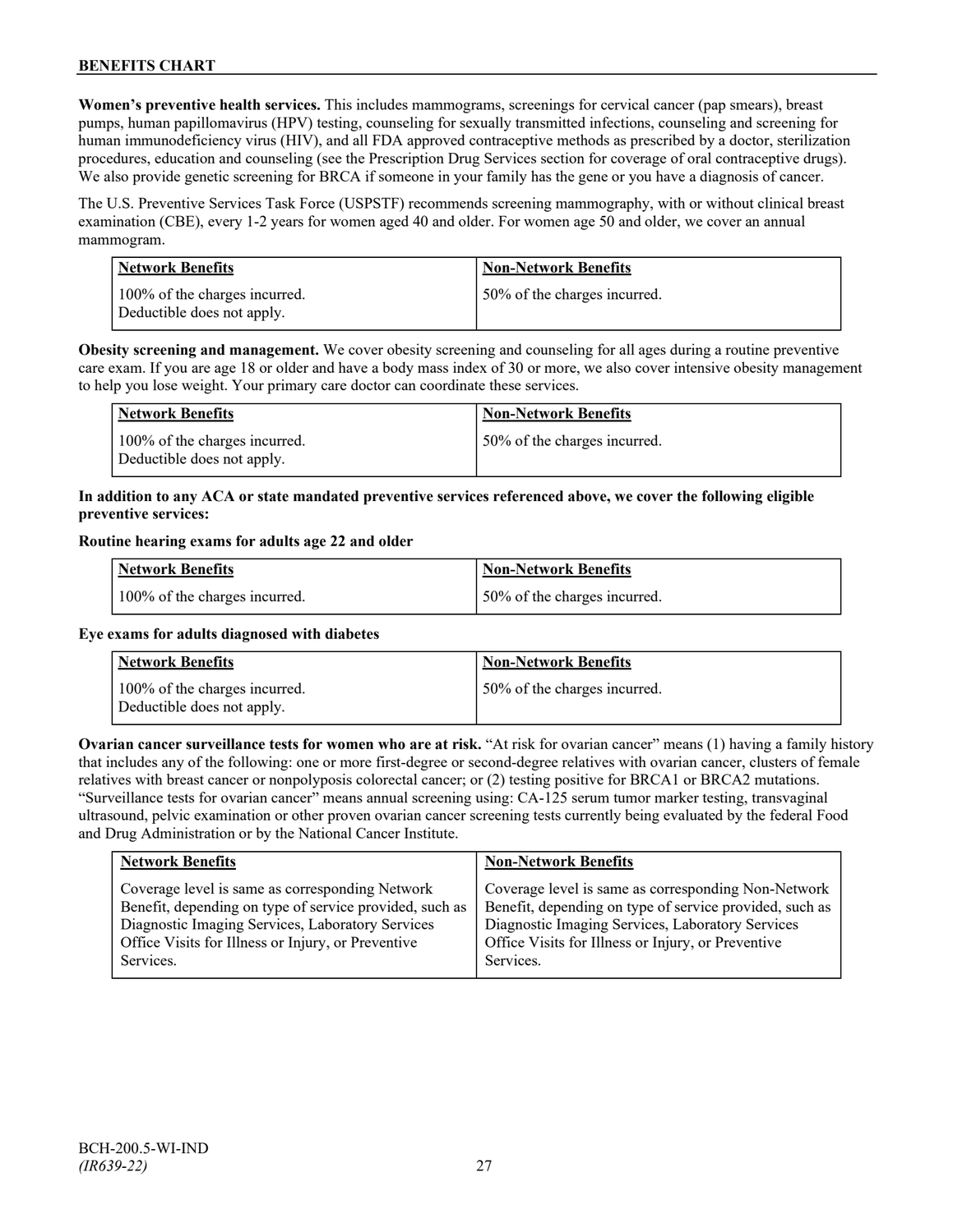#### **Limitations:**

• Services are not preventive if received as part of a visit to diagnose, manage or maintain an acute or chronic medical condition, illness or injury. When that occurs, unless otherwise indicated above, standard deductibles, copayments or coinsurance apply.

#### **Not Covered:**

- Routine eye exams for adults age 22 and older.
- See "Services Not Covered" in your Policy.

#### **TELEHEALTH/TELEMEDICINE SERVICES**

#### **Definitions:**

**Telehealth, Telemedicine, or Virtual Care.** This is a means of communication between a health care professional and a patient. This includes the use of secure electronic information, imaging, and communication technologies, including:

- interactive audio or audio-video
- interactive audio with store-and-forward technology
- chat-based and email-based systems
- physician-to-physician consultation
- patient education
- data transmission
- data interpretation
- digital diagnostics (algorithm-enabled diagnostic support)
- digital therapeutics (the use of personal health devices and sensors, either alone or in combination with conventional drug therapies, for disease prevention and management)

#### Services can be delivered:

Synchronously: the patient and health care professional are engaging with one another at the same time; or Asynchronously: the patient and health care professional engage with each other at different points in time.

**Telephone Visits.** Live, synchronous, interactive encounters over the telephone between a patient and a healthcare provider.

**E-Visit or Chat-Based Visits.** Asynchronous online or mobile app encounters to discuss a patient's personal health information, vital signs, and other physiologic data or diagnostic images. The healthcare provider reviews and delivers a consultation, diagnosis, prescription or treatment plan after reviewing the patient's visit information.

**Virtuwell<sup>®</sup>**. This is an online service for you to receive a diagnosis and treatment for certain conditions, such as a cold, flu, ear pain and sinus infections. You may access the Virtuwell website at [virtuwell.com.](https://www.virtuwell.com/)

**Video Visits.** Live, synchronous, interactive encounters using secure web-based video between a patient and a healthcare provider.

#### **Covered Services:**

The Plan covers the following methods of receiving care for services that would be eligible under the Plan if the service were provided in person.

#### **Scheduled telephone visits**

| <b>Network Benefits</b>       | Non-Network Benefits         |
|-------------------------------|------------------------------|
| 100% of the charges incurred. | 50% of the charges incurred. |

#### **E-visits**

### **Access to online care through Virtuwell at [virtuwell.com](http://www.virtuwell.com/)**

| Network Benefits              | Non-Network Benefits |
|-------------------------------|----------------------|
| 100% of the charges incurred. | No coverage.         |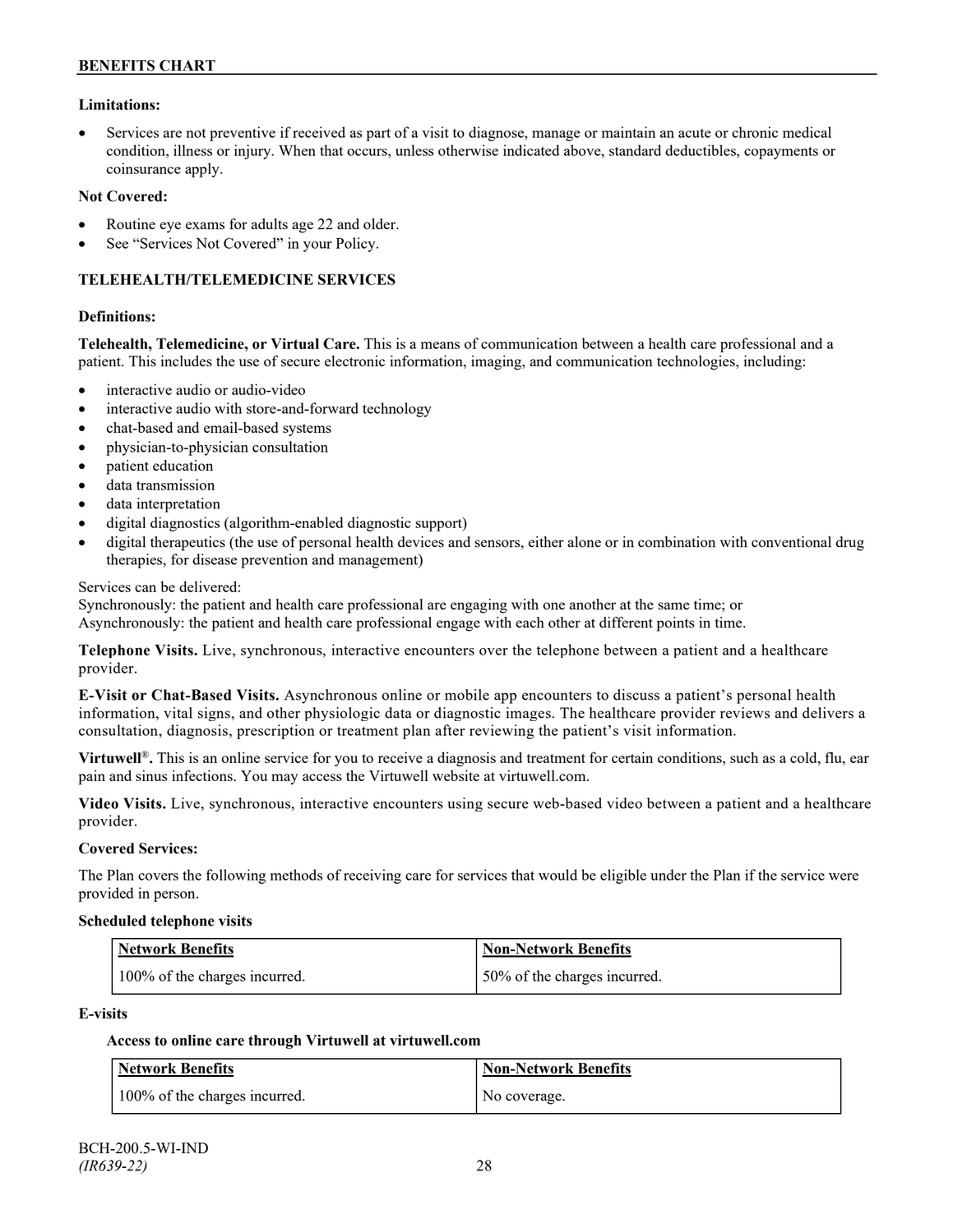#### **All other E-visits**

| <b>Network Benefits</b>       | <b>Non-Network Benefits</b>  |
|-------------------------------|------------------------------|
| 100% of the charges incurred. | 50% of the charges incurred. |

### **Not Covered:**

See "Services Not Covered" in your Policy.

### **TRANSPLANT SERVICES**

#### **Applicable Definitions:**

**Autologous.** This is when the source of cells is from the individual's own marrow or stem cells.

**Allogeneic.** This is when the source of cells is from a related or unrelated donor's marrow or stem cells.

**Allogeneic Bone Marrow Transplant.** This is when the bone marrow is harvested from the related or unrelated donor and stored. The patient undergoes treatment which includes tumor ablation with high-dose chemotherapy and/or radiation. The bone marrow is reinfused (transplanted).

**Autologous Bone Marrow Transplant.** This is when the bone marrow is harvested from the individual and stored. The patient undergoes treatment which includes tumor ablation with high-dose chemotherapy and/or radiation. The bone marrow is reinfused (transplanted).

**Autologous/Allogeneic Stem Cell Support.** This is a treatment process that includes stem cell harvest from either bone marrow or peripheral blood, tumor ablation with high-dose chemotherapy and/or radiation, stem cell reinfusion, and related care. Autologous/allogeneic bone marrow transplantation and high dose chemotherapy with peripheral stem cell rescue/support are considered to be autologous/allogeneic stem cell support.

**Designated Transplant Center.** This is any health care provider, group or association of health care providers designated by us to provide services, supplies or drugs for specified transplants for our Insureds.

**Transplant Services.** This is transplantation (including retransplants) of the human organs or tissue listed below, including all related post-surgical treatment, follow-up care and drugs and multiple transplants for a related cause. Transplant services do not include other organ or tissue transplants or surgical implantation of mechanical devices functioning as a human organ, except surgical implantation of an FDA approved Ventricular Assist Device (VAD) or total artificial heart, functioning as a temporary bridge to heart transplantation.

Prior authorization is required prior to consultation to support coordination of care and benefits.

### **Covered Services:**

We cover eligible transplant services (as defined above) while you are covered under your Policy. Transplants that will be considered for coverage are Limited to the following:

- Kidney transplants for end-stage disease.
- Cornea transplants for end-stage disease.
- Heart transplants for end-stage disease.
- Lung transplants or heart/lung transplants for: (1) primary pulmonary hypertension; (2) Eisenmenger's syndrome; (3) endstage pulmonary fibrosis; (4) alpha 1 antitrypsin disease; (5) cystic fibrosis; and (6) emphysema.
- Liver transplants for: (1) biliary atresia in children; (2) primary biliary cirrhosis; (3) post-acute viral infection (including hepatitis A, hepatitis B antigen e negative and hepatitis C) causing acute atrophy or post-necrotic cirrhosis; (4) primary sclerosing cholangitis; (5) alcoholic cirrhosis; and (6) hepatocellular carcinoma.
- Allogeneic bone marrow transplants or peripheral stem cell support associated with high dose chemotherapy for : (1) acute myelogenous leukemia; (2) acute lymphocytic leukemia; (3) chronic myelogenous leukemia; (4) severe combined immunodeficiency disease; (5) Wiskott-Aldrich syndrome; (6) aplastic anemia; (7) sickle cell anemia; (8) non-relapsed or relapsed non-Hodgkin's lymphoma; (9) multiple myeloma; and (10) testicular cancer.